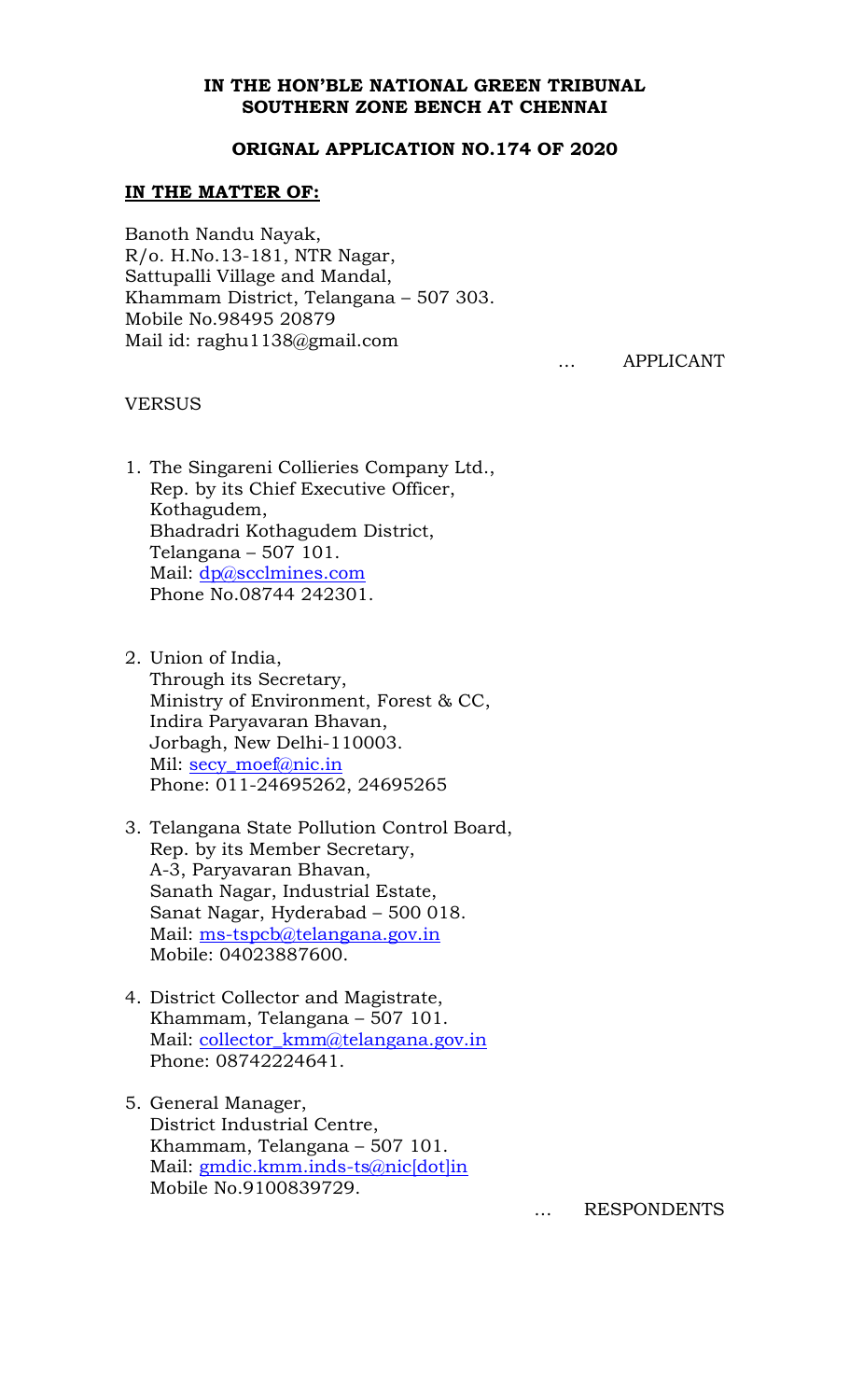### **COUNTER AFFIDAVIT ON BEHALF OF RESPONDENT NO.1 [THE SINGARENI COLLIERIES COMPANY LIMITED (SCCL)]**

I, S. Venkata Chary, Son of Sri Satyanarayana, aged about 52 years, currently working as Project Officer, JVR OCPs, Kothagudem Area in the Singareni Collieries Company Limited, R/o. Sathupalli, Khammam District, Telangana State, do hereby solemnly affirm and state on oath as follows:

- 1. I am working as Project Officer, JVR OCPs, Sathupalli, Kothagudem Area in the 1st Respondent Company and I am authorized to depose on behalf of Respondent No.1 herein to file this Counter Affidavit.
- 2. I have read and understood the contents of Application and deny all the material allegations made therein, except those that are specifically admitted hereunder.
- 3. It is submitted that the present Application is filed praying the Hon'ble Tribunal to:
	- 1) "Appoint an Independent experts committee to verify the allegations raised by the Applicant in regard to environmental violations, damage caused by Respondent No.1 in the execution of Jalagam Vengal Rao Opencast Coal Mine at Sattupalli of Khammam District in Telangana State.
	- 2) Direct the MoEF, TSPCB to take appropriate action according to Environment Protection Act, 1986 for violations committed and loss caused by Respondent No.1.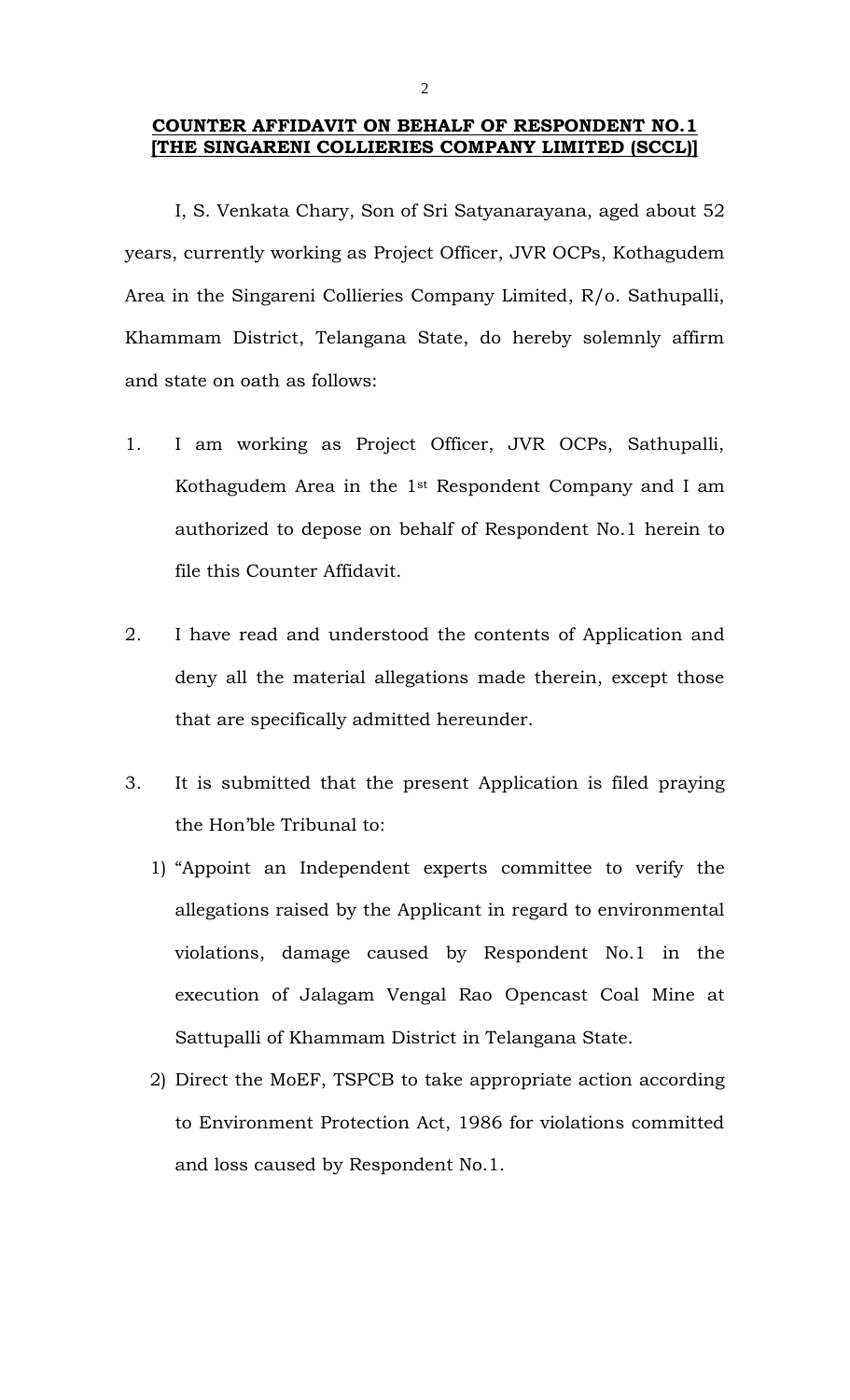- 3) Direct the District Collector to enumerate and assess the loss caused by Respondent No.1 for restoring it to normalcy or providing housing scheme to the damaged houses as per the State Government Policy.
- 4) Direct the Respondent No.1, State of Telangana and District Collector to setup health centre under Corporate Social Responsibility at NTR Nagar Colony of Sattupalli of Khammam District to provide free health facilities.
- 5) Direct the MoEF to file an action taken report on the violations recorded in the Minutes of 48th meeting of EAC dated 13th & 14th June, 2018 for passing appropriate orders."
- 4. It is submitted that the Singareni Collieries Company Limited (in short SCCL), the Respondent No.1 herein, is a Government Company within the meaning of Sec-2 of Companies Act-2013 jointly owned by the Government of Telangana and Government of India on 51:49 equity basis, exclusively engaged in the work of exploration, excavation, extraction and winning of coal. SCCL is currently operating 18 opencast and 29 underground mines in six (6) Districts of Telangana Sate with manpower around 56,282.
- 5. In reply to the averment made in para-1, it is submitted that Jalagam Vengal Rao Opencast Mine-I (JVR OC-I) and Jalagam Vengal Rao Opencast Mine-II (JVR OC-II) of Singareni Collieries Company Limited (SCCL), a Government Company, are located in Sathupalli area, Khammam District of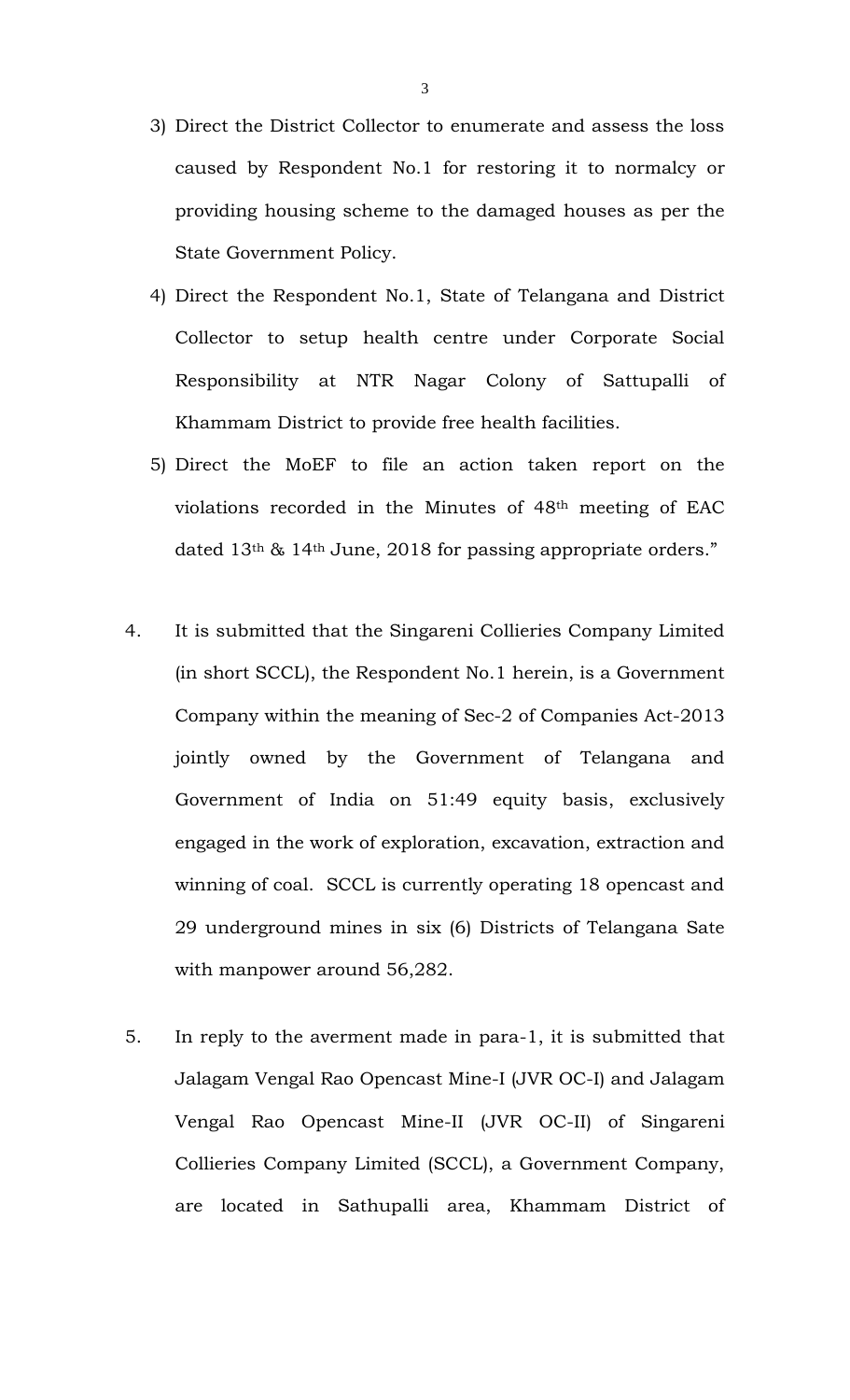Telangana State. The existing JVR-OC I Expansion was operating at a rated capacity of 2.50 MTPA in an area of 547.08 ha. from the year 2005 and coal reserves in the mine will be exhausted in 2020-21. Coal production in JVR OC II Project started in 2017-18 and is operating at a rated capacity of 5.00 MTPA. It is submitted that Applicant is a resident of NTR Colony, Sathupalli Mandal, Khammam Dist, Telangana State, which is situated at the minimum distance of 617 m. from the crest of the Jalagam Vengala Rao Opencast-I Mine of SCCL towards North East direction and about 700 houses are likely to be present in NTR Nagar of Sathupalli. However, the allegations made by the Applicant that himself and other residents of NTR Nagar are severely suffering due to the blasting and other mining related activities are not true and correct. The Applicant is put to strict proof of the same.

6. It is submitted that the project authorities are implementing various conditions stipulated in the Environment Clearance, Consent for Operation and other statutory DGMS permissions obtained from time to time in both JVR OC-I and JVR OC-II mines for ensuring safe and environment friendly mining practices. The project authorities are also submitting compliance report of Environment Clearance conditions to Regional Office of MoEF&CC on six monthly basis. Further, Environmental Monitoring of air, water and noise levels are being periodically monitored in these mines through an

4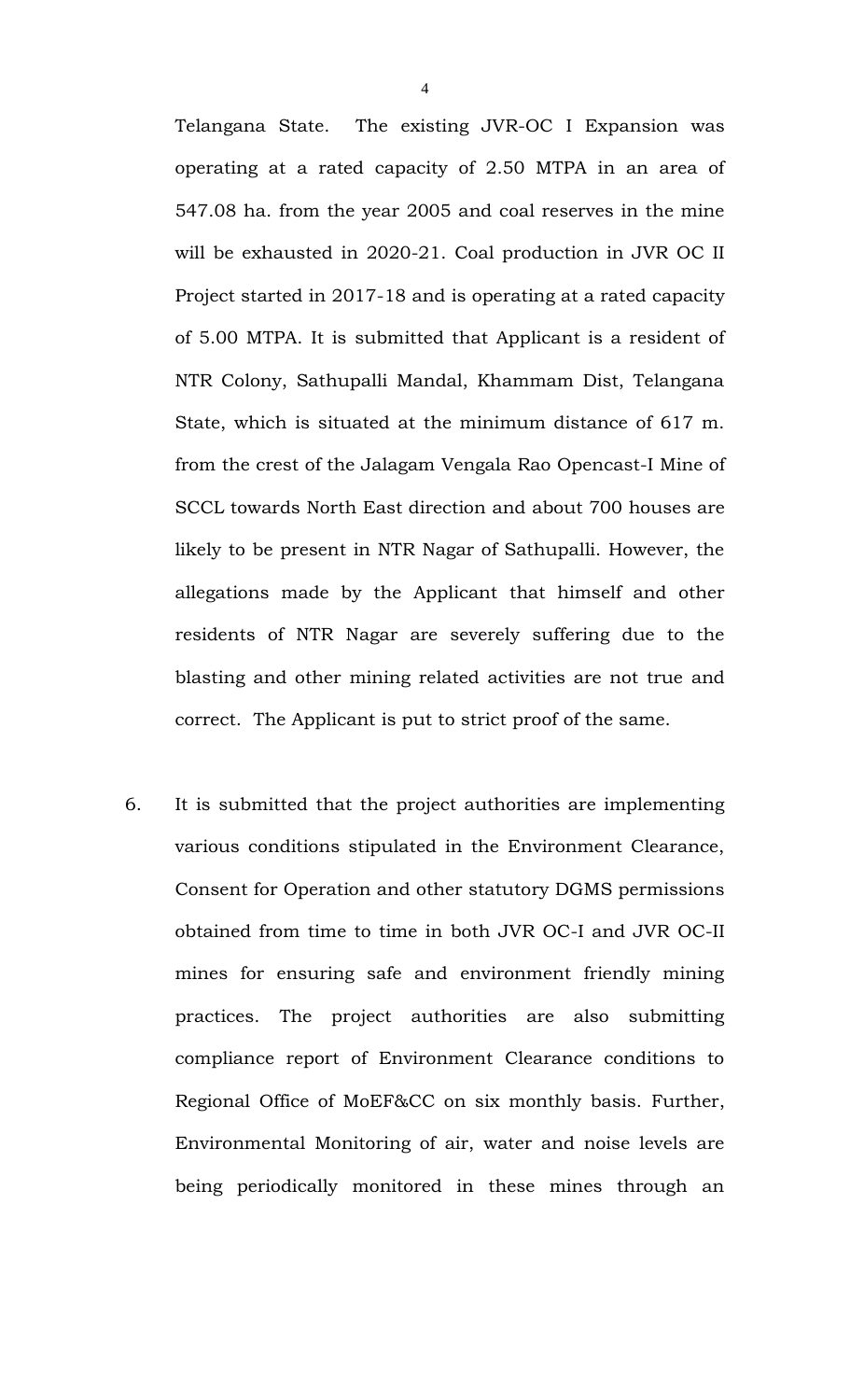external agency viz., Environment Protection, Training and Research Institute (EPTRI), Hyderabad, a MoEF&CC/CPCB recognized and NABL accredited state laboratory. The said environmental monitoring data is being submitted to State Pollution Control Board and Regional Office of MoEF&CC. All the parameters are within the normal limits as stipulated by the authorities. Also, scientific studies on ground vibrations have been carried out through different scientific organizations to optimize the blast design parameters and control ground vibrations, noise and fly rock within safe limit for the nearby dwellings & colony and the conditions stipulated in DGMS permissions are being implemented in the project. Ground vibrations are being regularly monitored and recorded and they are within the stipulated norms.

7. It is submitted as regards blasting operations, Permission for Controlled blasting needs to be obtained by the project authorities under Regulation No. 196 (3) of CMR 2017 to conduct blasting operations within 500 m of any building or structure of permanent nature not belonging to the owner. It is submitted that mining operations are being carried out as per the permissions obtained from the Director General of Mines Safety (DGMS), Ministry of Labour and Employment, Government of India. Reg. No.196 (3) of Coal Mines Regulations 2017 stipulates that, "In the case of an opencast working, where any permanent building or structure of

5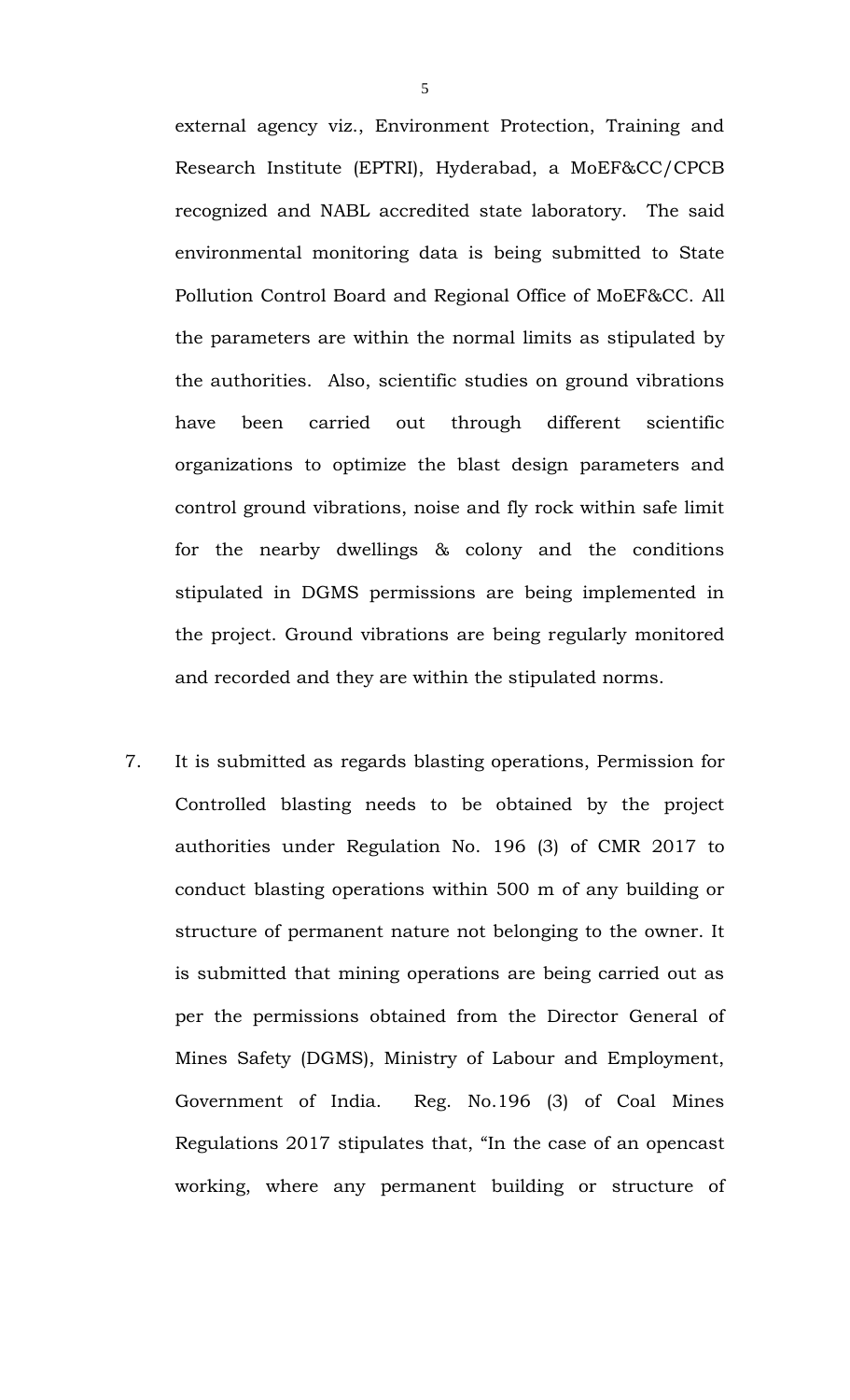permanent nature not belonging to the owner lies within the danger zone, the aggregate maximum charge per delay and per round shall not exceed the amount fixed by the Chief Inspector, by a permission in writing granted on the basis of a scientific study, and subject to such other conditions as he may specify therein".

**Threshold values of ground vibration as per DGMS Circular No.9 of 1997**

| <b>Type of Structure</b>           | ppv         | value in mm/sec at | a                                |
|------------------------------------|-------------|--------------------|----------------------------------|
|                                    |             |                    | foundation level of structure at |
|                                    | a frequency |                    |                                  |
|                                    | $8Hz$       | $8-25Hz$           | >25Hz                            |
| Building structure<br>not          |             |                    |                                  |
| belonging to owner:                |             |                    |                                  |
| 1. Domestic House structre         |             |                    |                                  |
| Kutcha brick & Cement              | 5           | 10                 | 15                               |
| 2. Industrial building RCC &       |             |                    |                                  |
| <b>Framed Structure</b>            | 10          | 25                 | 25                               |
| Objects of historical<br>3.        |             |                    |                                  |
| importance and sensitive           |             |                    |                                  |
| structure                          | 2           | 5                  | 10                               |
| <b>Building belonging to owner</b> |             |                    |                                  |
| with limited span of life:         |             |                    |                                  |
| 1. Domestic House structure        |             |                    |                                  |
| kucha brick & cement.              | 10          | 15                 | 25                               |
| 2. Industrial building RCC &       |             |                    |                                  |
| Framed structure                   | 15          | 25                 | 50                               |

8. It is to submit that a permission was accorded by DGMS to work mechanized open cast coal mine using Heavy Earth Moving Machinery and adopting Deep Hole Blasting under reg. 98(1) and 98(3) of the Coal Mines Regulations, 1957 at the Jalagam Vengala Rao Opencast-I Expansion Project, vide letter No.H1/SATHUPALLIOCP-I/perm/2005/1830, Hyderabad, Dt. 27-09-2005 (**Annexure-I**). In order to estimate the safe explosive charge to contain the vibrations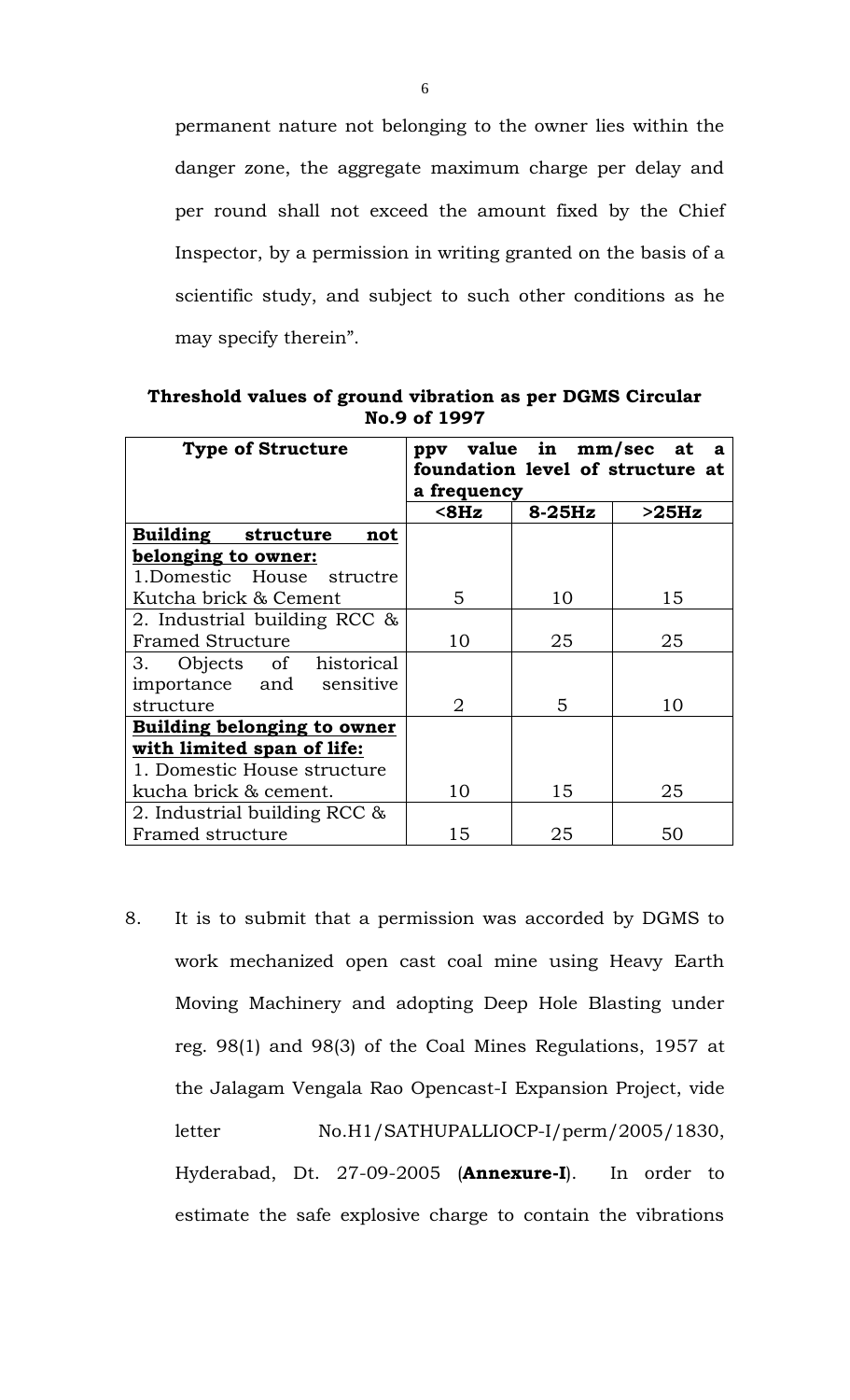within the statutory limits (as per DGMS Circular No.9 of 1997), a scientific study was conducted through Central Institute of Mining and Fuel Research (CIMFR), Dhanbad in the year 2006 to assess the impact of blasting on the dwellings of the Vengalarao Nagar colony which is situated within a distance of 274m from JVROC-1 Mine and advice for optimization of blast design parameters. Basing on the scientific study, a permission was accorded by DGMS under Regulation 170 (1A & IB) of Coal Mines Regulations, 1957, vide Lr. No. H1 / JVROC / Perm / 2006 / 1543, dated 21st August, 2006 for carrying out controlled blasting operations within 300 m and up to 125 m of the Jalagam Vengala Rao Nagar area and Market yard not belonging to owner at Jalagam Vengala Rao Opencast-I. The recommendations of the study were scrupulously followed (**Annexure-II**).

9. It is submitted that basing on the same scientific study, again in the year 2015, as the blasting operations were proposed to be extended within 500m of dwellings and surface structures, SCCL obtained permission from DGMS to conduct controlled blasting with in 500 m and up to 100 m of Jinugupalli Village, temple, tomb, PWD Road etc. vide.H1/1191131339/ JVROC/Perm107(1B)/2015/2445, dated 15th September, 2015 (**Annexure – III**). The study results are being followed in this project as per the DGMS permissions and blasting operations are being carried out accordingly.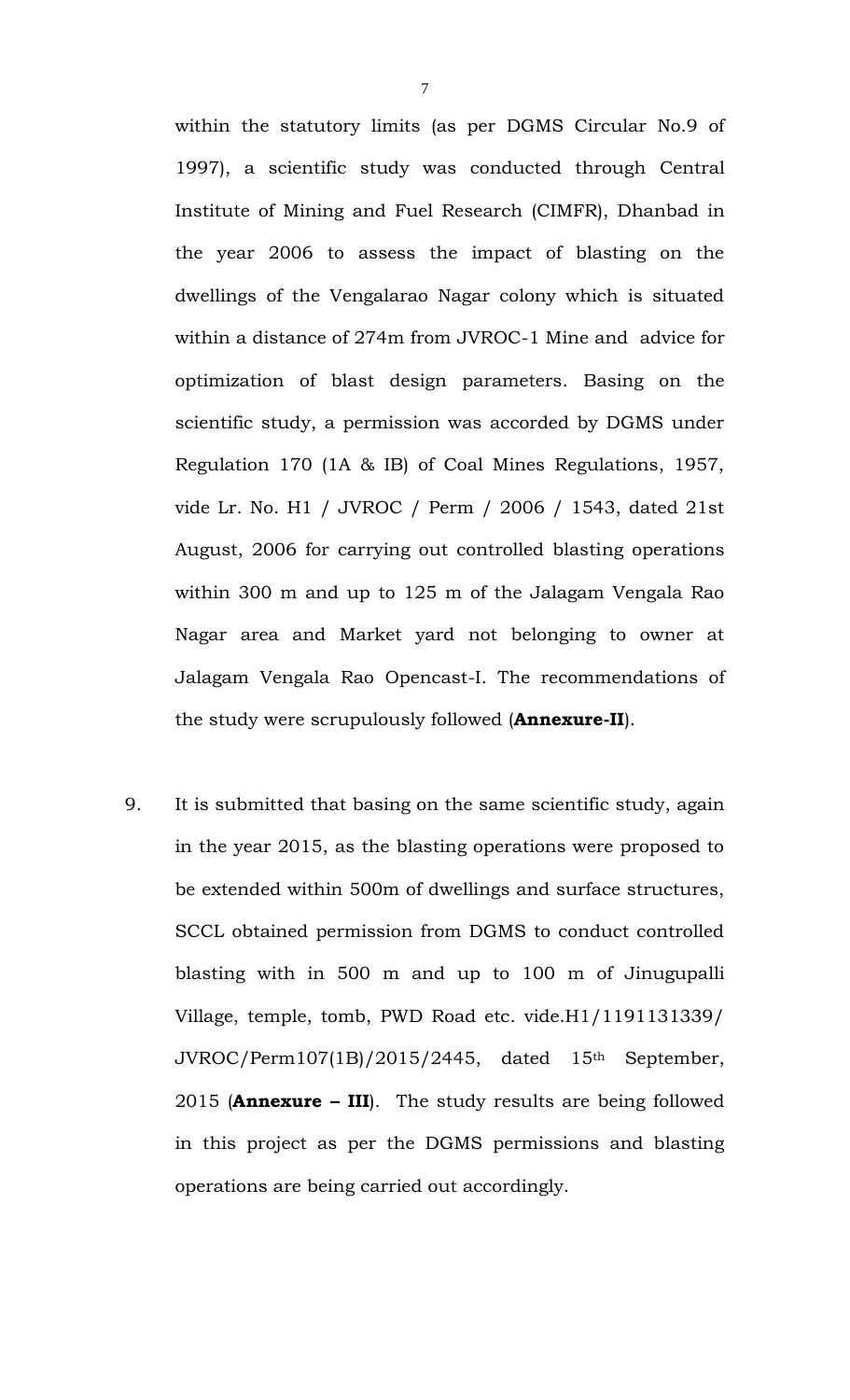10. It is submitted that, according to permission, PPV values of blasting operations are being measured by the company every day using Minimate Instrument, which is approved by DGMS Authorities. The statement showing the PPV Values recorded by minimate instrument from January, 2017 onwards is enclosed (**Annexure–IV**). It is submitted that the blast induced ground vibrations are found to be within the permissible standards stipulated by Directorate General of Mines Safety (DGMS), Dhanbad. It is submitted that there are three villages within the 500 m of the proposed JVR OC Mine (I&II Mine) Expansion, namely, Jinugupalli, Rejarla and Kistaram Villages. However, mining operations were already completed within 500 m of the Jinugupali Village and no blasting operations are required to be conducted within 500 m of any building or structure of Kistaram Village also. Blasting operations are proposed to be extended within 500m of residential structures of Rejarla Village and PWD road which are in the south side. It is further submitted that NTR Nagar is at a minimum distance of 617 m. from quarry edge and blasting operations were carried out from a distance of 728 m to NTR Nagar. There were no complaints from the residents of NTR Nagar regarding damages caused to residential structures due to blasting operations carried out in JVR OC-I Project prior to year 2017. The complaint was made by the Applicant herein in the year 2017 when the quarry operations were carried out at a distance of 881m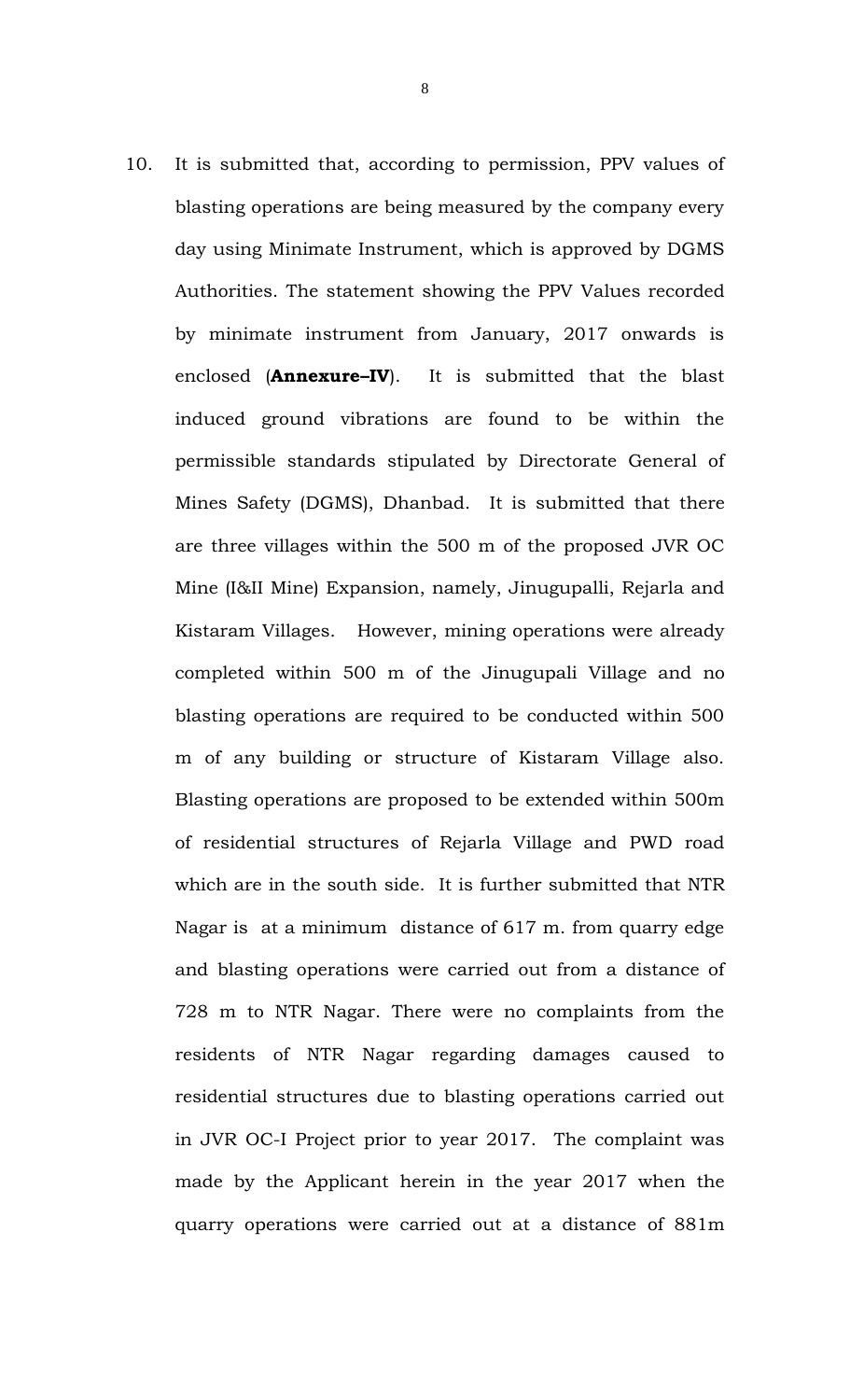from NTR Nagar. It is to further clarify that the mining operations will not extend towards NTR Nagar in future. As such, the applicant is trying to mislead this Hon'ble Tribunal with fake allegations to gain undue sympathy from this Tribunal.

11. It is submitted that a scientific study has been conducted by Department of Mining, Kakatiya University, Kothagudem on 02nd February, 2018 on blast vibrations and air over pressure at nearby villages of NTR Colony and Jinugupalli Villages which are situated within a distance of 617m and 371m in the East side of Jalagam Vengala Rao Opencast-1 Mine to obtain controlled blasting permission with in 500 m of the dwellings of Rejarla Village and PWD Road etc. and the study report was submitted in May, 2019. The conditions stipulated in the DGMS permission, basing on the recent study results or otherwise, will be followed by the project authorities to progress the workings as said above and it is ensured that the stability of residential structures in the surrounding villages will be unaffected due to blast induced vibrations in future also.

### 12. The GIST of conclusions and recommendations are as follows:

(i) The frequency of most of the blast vibrations is observed to be less than 8 Hz and the existing structures on both the sides of the study area are not belonging to the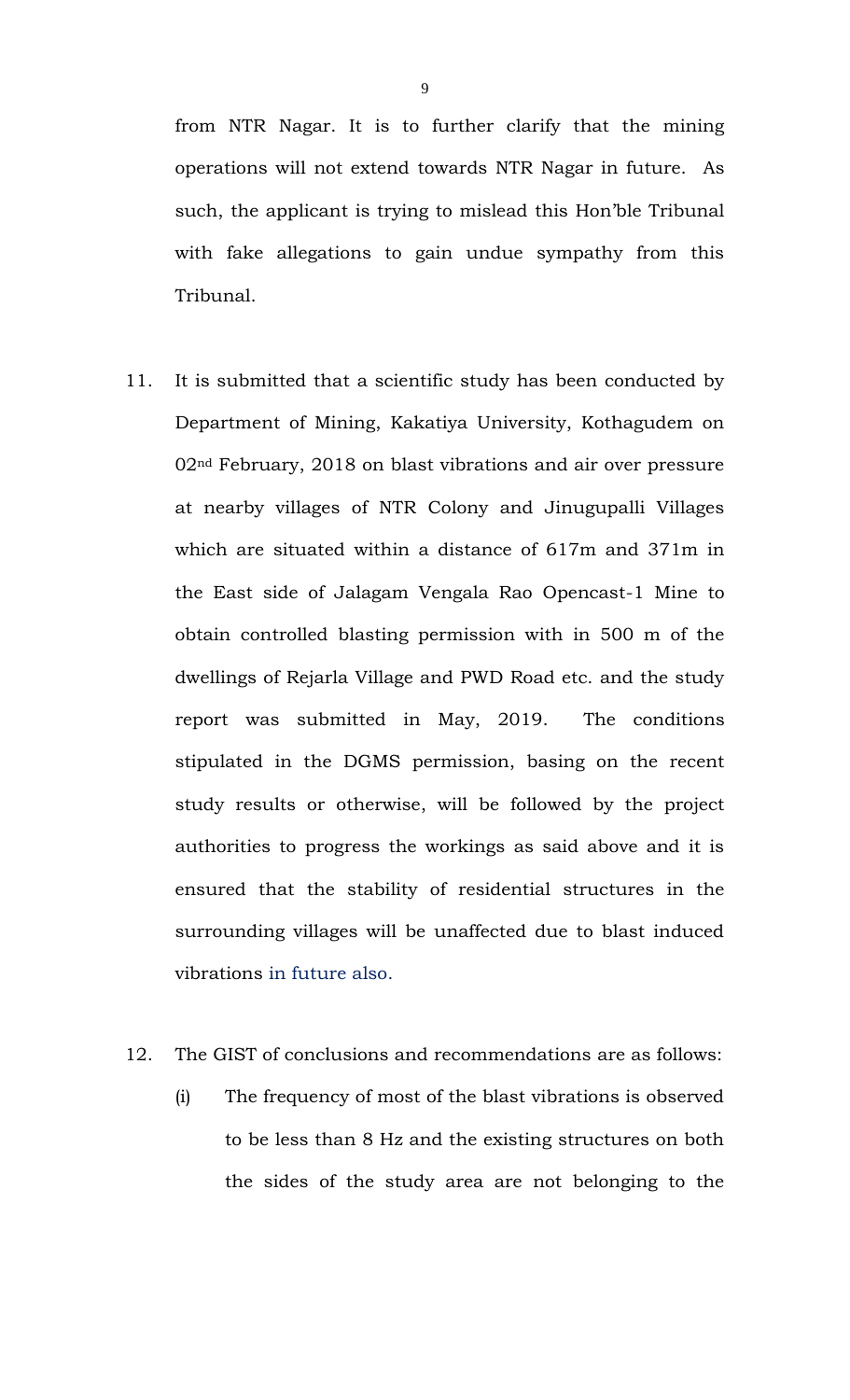owner. Hence, PPV of 5 mm/s is considered as a limit based on DGMS guidelines.

(ii) The following table illustrates the safe maximum charge per delay derived for various distances based on the regression analysis to limit the damage to the nearby structures in East side and South side of the mine respectively. The minimum and maximum charge per delay to limit the damage of structures in the eastern side of the mine are estimated as 16.4 kgs at 50 m distance and 14740.5 kgs at 1500 m respectively.

| <b>Safe Explosive Charge for</b><br>East side (NTR Colony) |                 |                | <b>Safe Explosive Charge for South</b><br>side or (Rejarla Village) |           |               |
|------------------------------------------------------------|-----------------|----------------|---------------------------------------------------------------------|-----------|---------------|
| S.No                                                       | <b>Distance</b> | <b>Maximum</b> | S.No                                                                | Distance( | <b>Maximu</b> |
|                                                            | (m)             | Charge per     |                                                                     | m)        | m             |
|                                                            |                 | delay (kgs)    |                                                                     |           | <b>Charge</b> |
|                                                            |                 |                |                                                                     |           | per delay     |
|                                                            |                 |                |                                                                     |           | (kgs)         |
| $\mathbf{1}$                                               | 50              | 16.4           | 1                                                                   | 50        | 13.4          |
| $\overline{2}$                                             | 100             | 65.5           | $\overline{2}$                                                      | 100       | 53.4          |
| 3                                                          | 150             | 147.4          | 3                                                                   | 150       | 120.2         |
| $\overline{4}$                                             | 200             | 262.1          | $\overline{4}$                                                      | 200       | 213.6         |
| 5                                                          | 250             | 409.5          | 5                                                                   | 250       | 333.8         |
| 6                                                          | 300             | 589.6          | 6                                                                   | 300       | 480.6         |
| $\overline{7}$                                             | 350             | 802.5          | $\overline{7}$                                                      | 350       | 654.2         |
| 8                                                          | 400             | 1048.2         | 8                                                                   | 400       | 854.4         |
| 9                                                          | 450             | 1326.6         | 9                                                                   | 450       | 1081.4        |
| 10                                                         | 500             | 1637.8         | 10                                                                  | 500       | 1335.0        |
| 11                                                         | 550             | 1981.8         | 11                                                                  | 550       | 1615.4        |
| 12                                                         | 600             | 2358.5         | 12                                                                  | 600       | 1922.4        |
| 13                                                         | 650             | 2767.9         | 13                                                                  | 650       | 2256.2        |
| 14                                                         | 700             | 3210.1         | 14                                                                  | 700       | 2616.6        |
| 15                                                         | 750             | 3685.1         | 15                                                                  | 750       | 3003.8        |
| 16                                                         | 800             | 4192.8         | 16                                                                  | 800       | 3417.6        |
| 17                                                         | 850             | 4733.3         | 17                                                                  | 850       | 3858.2        |
| 18                                                         | 900             | 5306.6         | 18                                                                  | 900       | 4325.4        |
| 19                                                         | 950             | 5912.6         | 19                                                                  | 950       | 4819.4        |

**Recommended explosive charge per delay**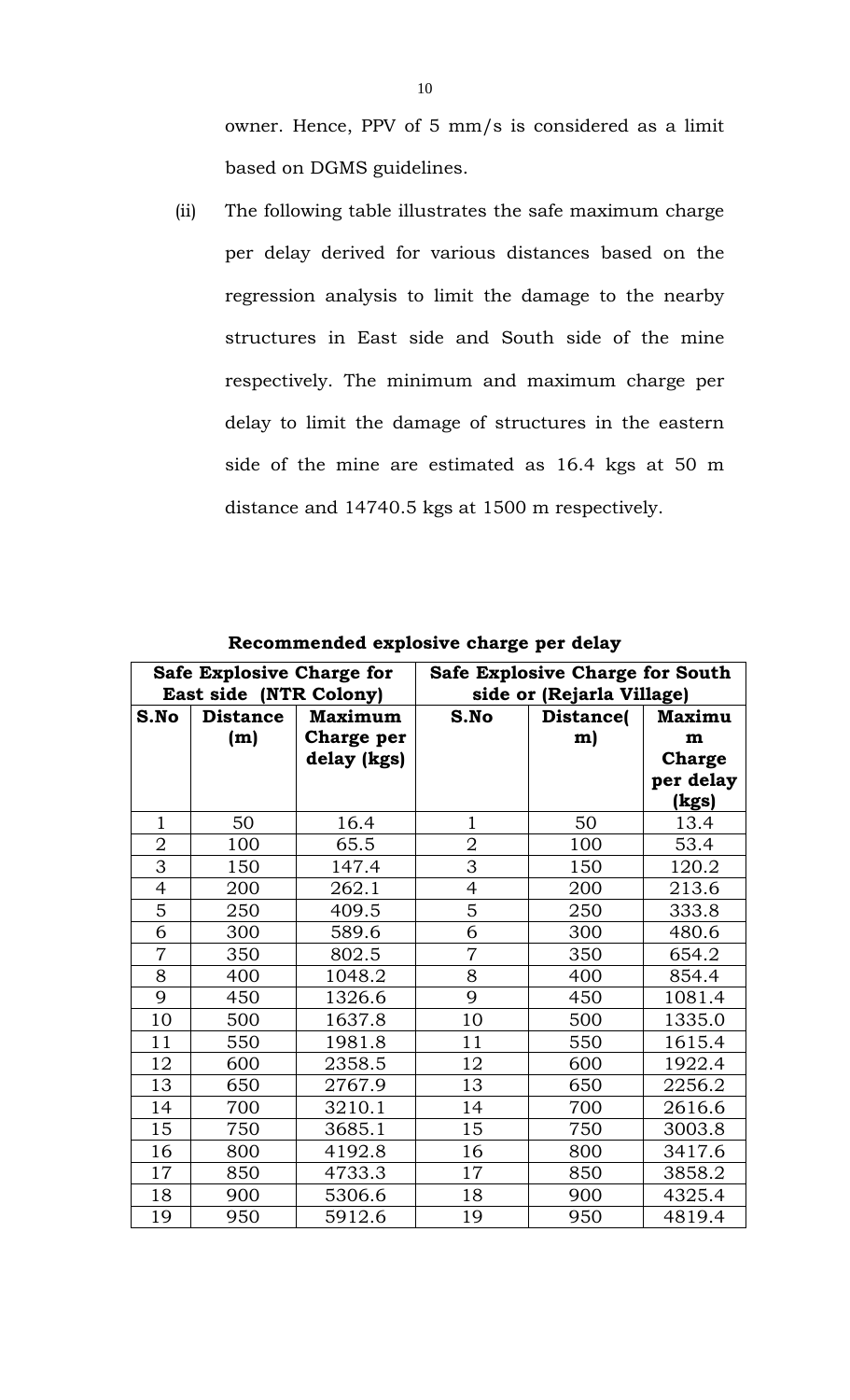| 20 | 1000 | 6551.3  | 20 | 1000 | 5340.0  |
|----|------|---------|----|------|---------|
| 21 | 1050 | 7222.8  | 21 | 1050 | 5887.4  |
| 22 | 1100 | 7927.1  | 22 | 1100 | 6461.5  |
| 23 | 1150 | 8664.1  | 23 | 1150 | 7062.2  |
| 24 | 1200 | 9433.9  | 24 | 1200 | 7689.7  |
| 25 | 1250 | 10236.4 | 25 | 1250 | 8343.8  |
| 26 | 1300 | 11071.7 | 26 | 1300 | 9024.7  |
| 27 | 1350 | 11939.8 | 27 | 1350 | 9732.2  |
| 28 | 1400 | 12840.6 | 28 | 1400 | 10466.5 |
| 29 | 1450 | 13774.1 | 29 | 1450 | 11227.4 |
| 30 | 1500 | 14740.5 | 30 | 1500 | 12015.1 |

- (iii) Similarly, the above table also illustrates safe maximum charge per delay considering distribution of blast induced wave towards the South side (or Rejarla village) of the mine. The minimum and maximum charge per delay to limit the damage of structures in the eastern side of the mine is 13.4 kgs at 50 m distance and 12015 kgs. at 1500 m respectively.
- (iv) The effective fragmentation of rock mass is observed in all the blasts performed for the study. Hence, recommended to maintain the burden between 4.0 m to 5.5 m; spacing between 5.0 m to 6.5 m and depth of the hole as 5.8 m.
- (v) The fly rock was observed from 50 meters to 200 m and it may cause the damage to nearby structures or village since the mine is progressing towards the South (dip) or Rejarla village or public roadway i.e, Sathupally - Vijayawada. Hence, it was recommended to adopt the muffled blasting to avoid the fly rock. This muffled blasting will be practiced if the distance of structure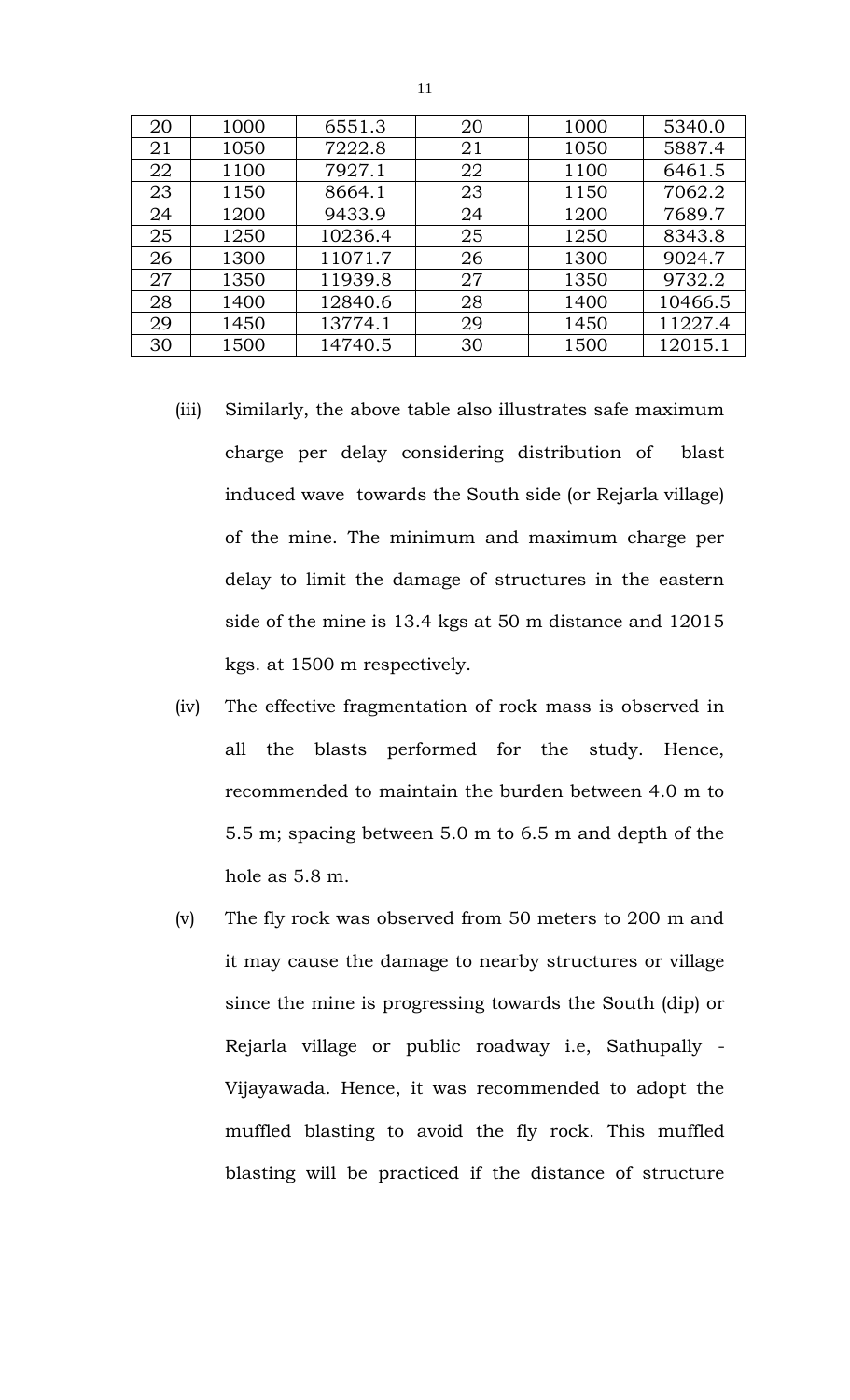falls from the blast face within 150 m. The mats, belts, mesh or sand bags are used for the muffled blasting.

- (vi) The maximum noise or air over pressure observed in a single blast as 138.2 dBL at 220m from the blast face for the maximum charge per delay of 50 kgs. In all other blasts, the air over pressure is recorded at an average of 117 to 118 dBL. Generally, the noise is reduced with an increase of distance. The proper stemming and controlled blasting techniques are being adopted for reducing the noise.
- (vii) The proper free face is provided for each blast to avoid the undesirable effects of blasting. Number of rows in a particular blast are limited to 4. Nonel initiation technique for the blasts is being practiced. The existing practice for trunk line delays with combination of 65 ms and 25 ms is followed. The trenching was also made ahead of the structures to limit the blast induced ground vibration. Pre-split blasting was practiced to limit the damage of vibration on the nearby structures.
- (viii) The clearing of traffic on the roadway and not allowing the any personnel in the danger zone of the mine are being followed during blasting operations.
- 13. It is submitted that the recommendations of the scientific study are being followed in true spirit while working at JVR OC-I (I&II Expansion) to avoid any impact on the dwellings of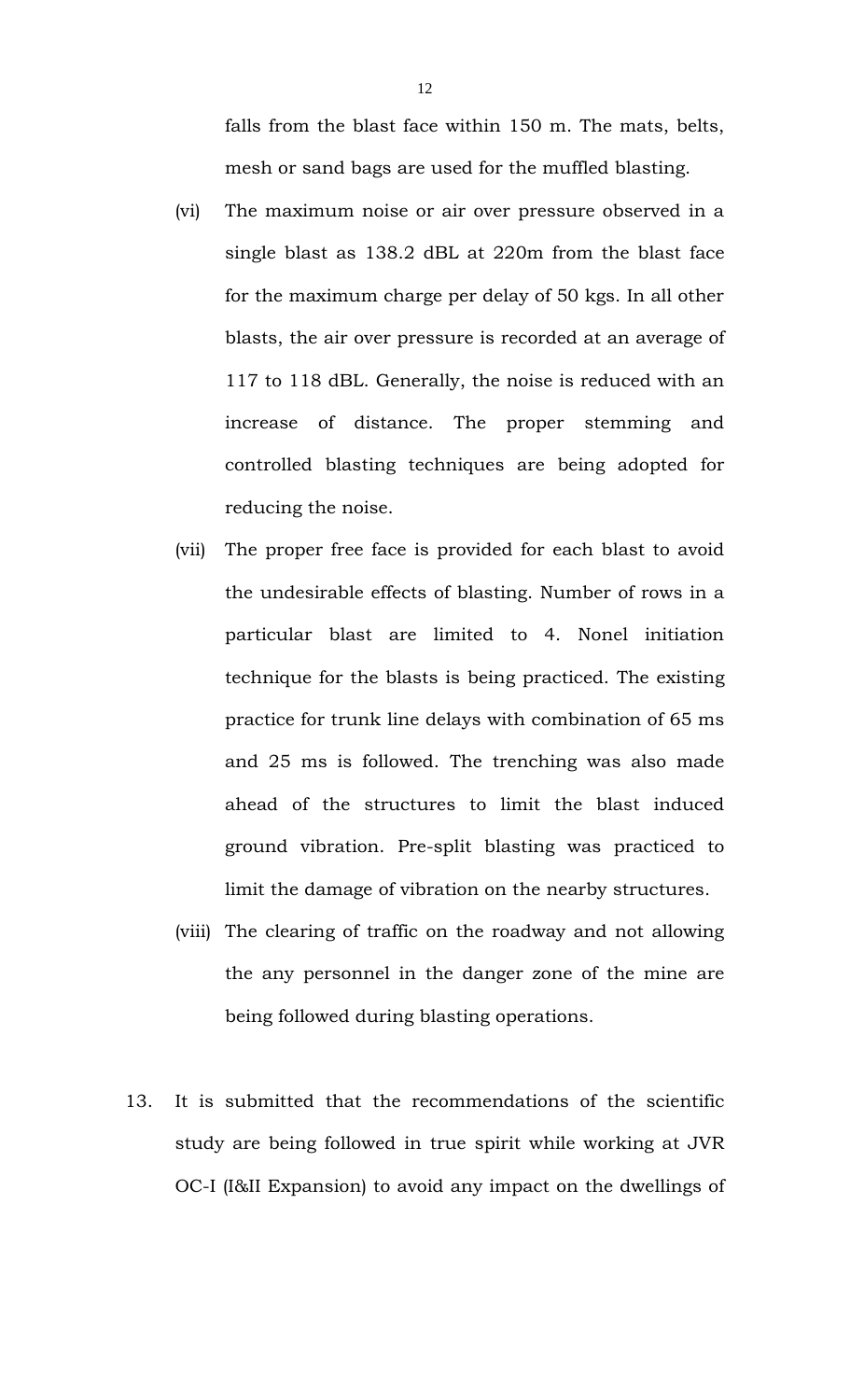NTR Colony(which is at a distance of 2225m from JVR OC (I&II Expansion)), Rejerla village and PWD Road. It is also to submit that all the monitored parameters of blasting operations are within the limits as per the statute. As regards pollution from other mining related activities, it is to submit the coal transportation is also not carried out on the road leading to NTR Nagar and as such general vehicular traffic is the contributing factor for general air pollution in the colony. As project authorities are taking various pollution control measures in the project like dust suppression through water sprinkling, wet drilling & controlled blasting, greenbelt around the mine facing habitation including NTR colony, there is no significant impact on the residents of NTR colony due to the mining activities and the same has been established by periodical environmental monitoring carried out by third party agency i.e., EPTRI, Hyderabad.

14. In reply to para-2 as regards background of opencast mining in Sattupally, it is submitted that Jalagam Vengala Rao Open Cast Mine is a massive project and there is a proposal to enhance coal production in the existing JVR OC-II from existing 4.00 MTPA (peak 5.00 MTPA) to 10.00 MTPA by annexing the adjacent JVR OC-I under the name of JVR OC-II Exp. The existing JVR OC I Expansion was operating at a rated capacity of 2.50 MTPA in an area of 547.08 ha. and coal reserves will be exhausted in 2020-21 . The JVR OC II Project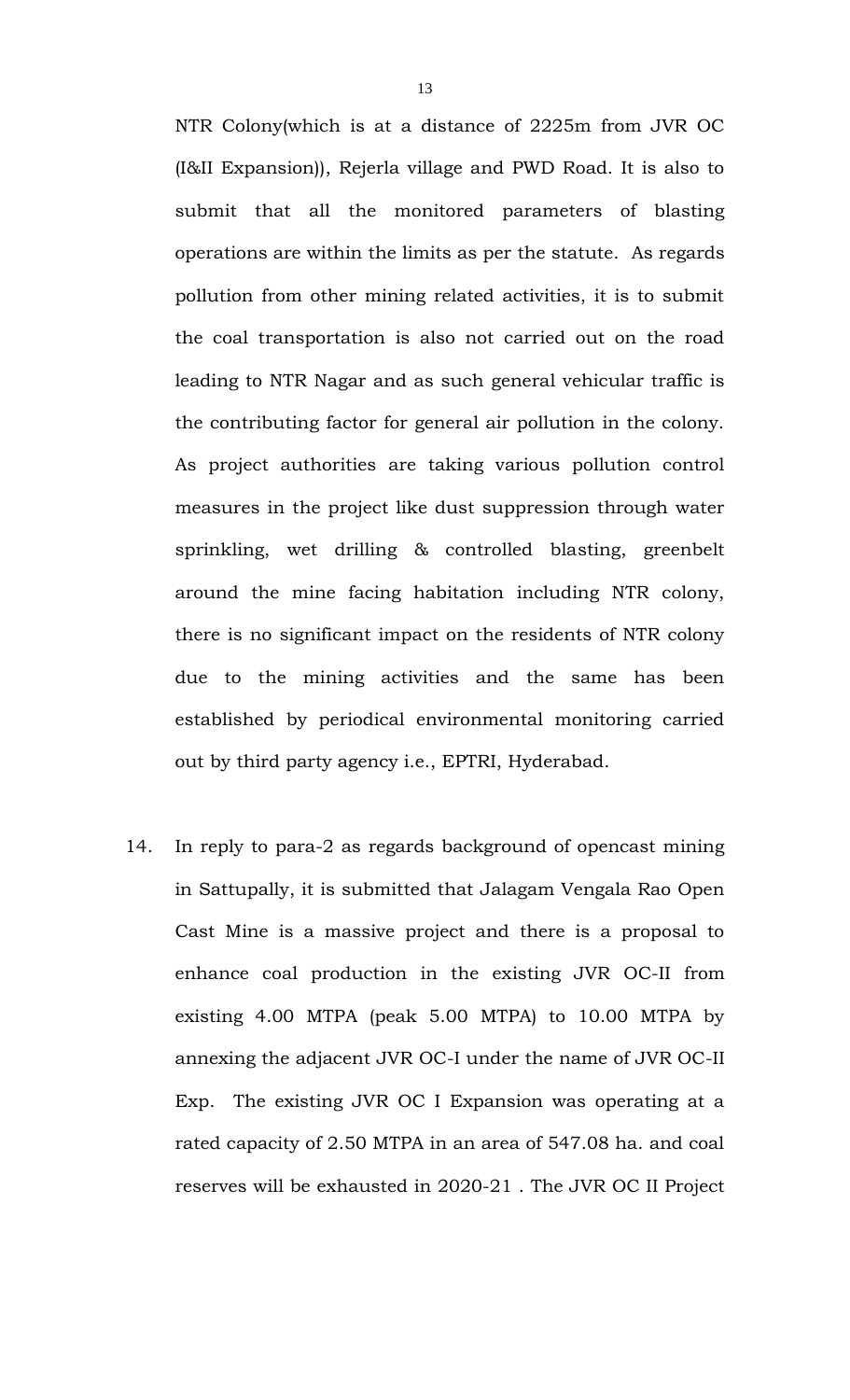commenced in 2017-18 and is operating at a rated capacity of 5.00 MTPA. In the approved Mining Plan for JVR OC II Project, it was envisaged to utilize the voids of JVR OC I Expansion Project for dumping of overburden from JVR OC II Project in order to conserve the land. The same was incorporated in approved Mining Plan & Mine Closure of JVR OC I Expansion project also. Accordingly, the proposed Jalagam Vengala Rao (JVR) Opencast Mine (I&II Expansion) is planned for expansion of JVR OCP-II from 5 to 10 Mtpa by integrating with JVR OC-I Expansion. The proposed JVR Opencast Mine (I&II Expansion) is designed for an annual rated capacity of 10.00 MT within the project area of 1953.46 ha. The balance extractable reserves in the proposed expansion are 245.51 Mt with a life of 28 years. The mining plan (Ist Revision) including Mine Closure Plan of Jalagam Vengal Rao Opencast (I&II) Expansion was approved by Ministry of Coal, vide F. No. PCA-38011/12/2017-PCA, dt.29.03.2019. As proposed project falls in "Category – A" for obtaining Environment Clearance, as per the EIA Notification vide S.O. 1533, dated 14.09.2006 and subsequent amendments, an application has been submitted to MoEF&CC for grant of Environment Clearance for Jalagam Vengal Rao Opencast (I&II) Expansion after conduct of statutory Public Hearing.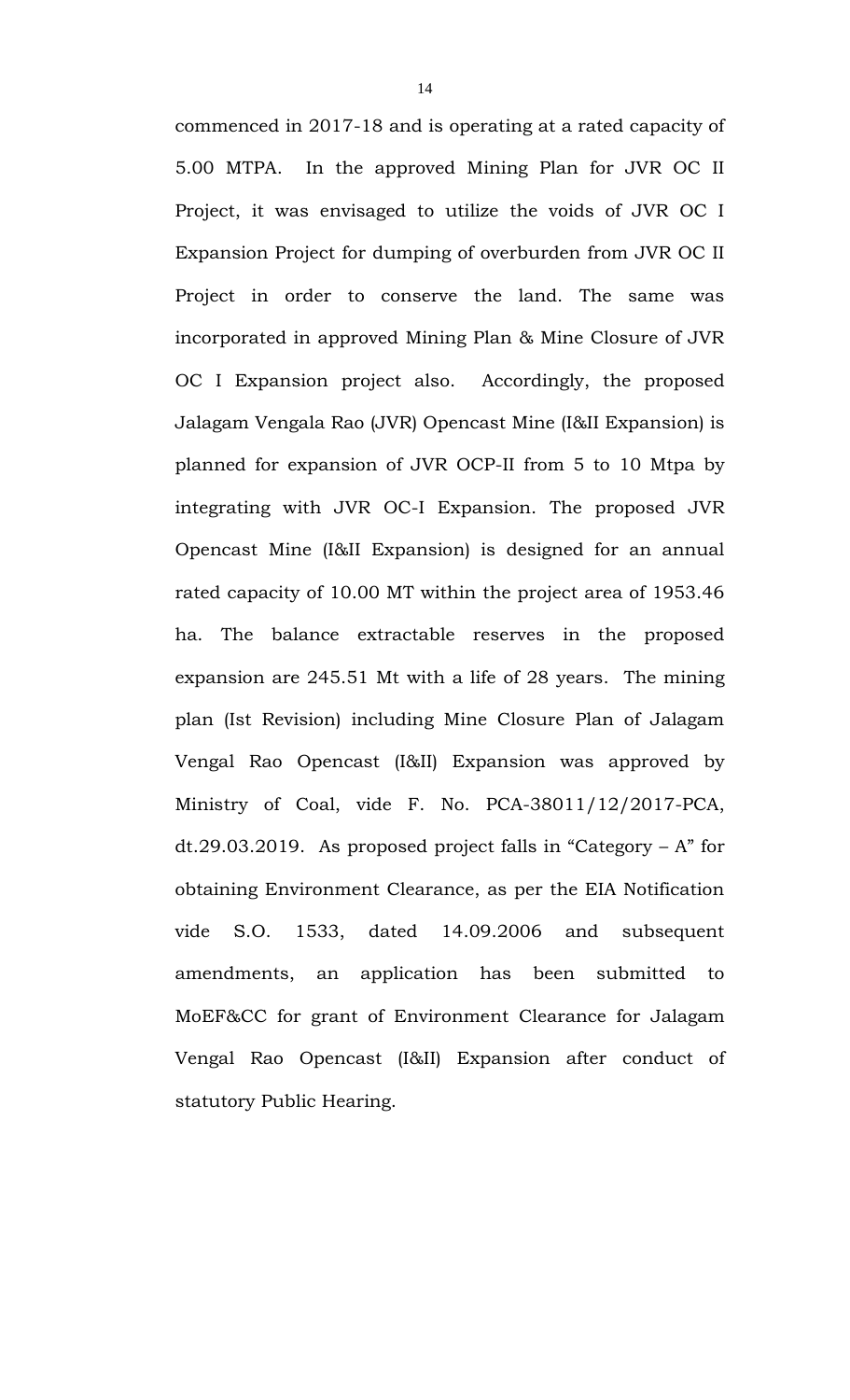15. In reply to para-3, the contention that there has been massive air, noise, soil pollution besides heavy heat due to high density of blasting, drilling, transportation of coal, exposing the black surface to the sun is not tenable and as such, it is denied and the Applicant is put to strict proof of the same. It is submitted that SCCL is implementing various pollution control measures for prevention and control of air, noise and soil pollution from the opencast mining operations in JVR coal mine. The pollution mitigation measures being implemented in the opencast mines are given hereunder.

# **Measures being implemented for control of Air Pollution**

The air pollution mitigation measures implemented in the opencast

mine are as follows:

- Wet drilling and controlled blasting.
- Water spraying is being done for dust suppression at working places, haul roads, approach roads to dump yard by 13 No's of mobile water sprinklers in the mine. Water spraying is being done to suppress dust emissions along haul roads and loading places with mobile water sprinklers of 28 KL (3 No's), 20 KL (5 No's), 15 KL (2 No's) capacity and 12 KL Water Tanker (3 No's).
- Proper wetting of blasted coal before loading in to dumpers/dump trucks.
- Avoidance of overloading of dumpers/dump trucks.
- Regular compaction and grading of haul roads.
- Scheduled maintenance and periodical tuning of engines of HEMM for containing the exhaust emissions i.e.  $CO$ ,  $SO<sub>2</sub>$  & NOx.
- Greenbelt development all along the mine lease area, vacant land near office buildings and plantation on OB dumps
- A Mound Barrier of around 1.5 km length is made at north and east side boundaries of the quarry towards NTR Nagar and thick green belt is developed over it.

Effective dust suppression measures are taken up at pit head coal

handling plant (CHP), which include: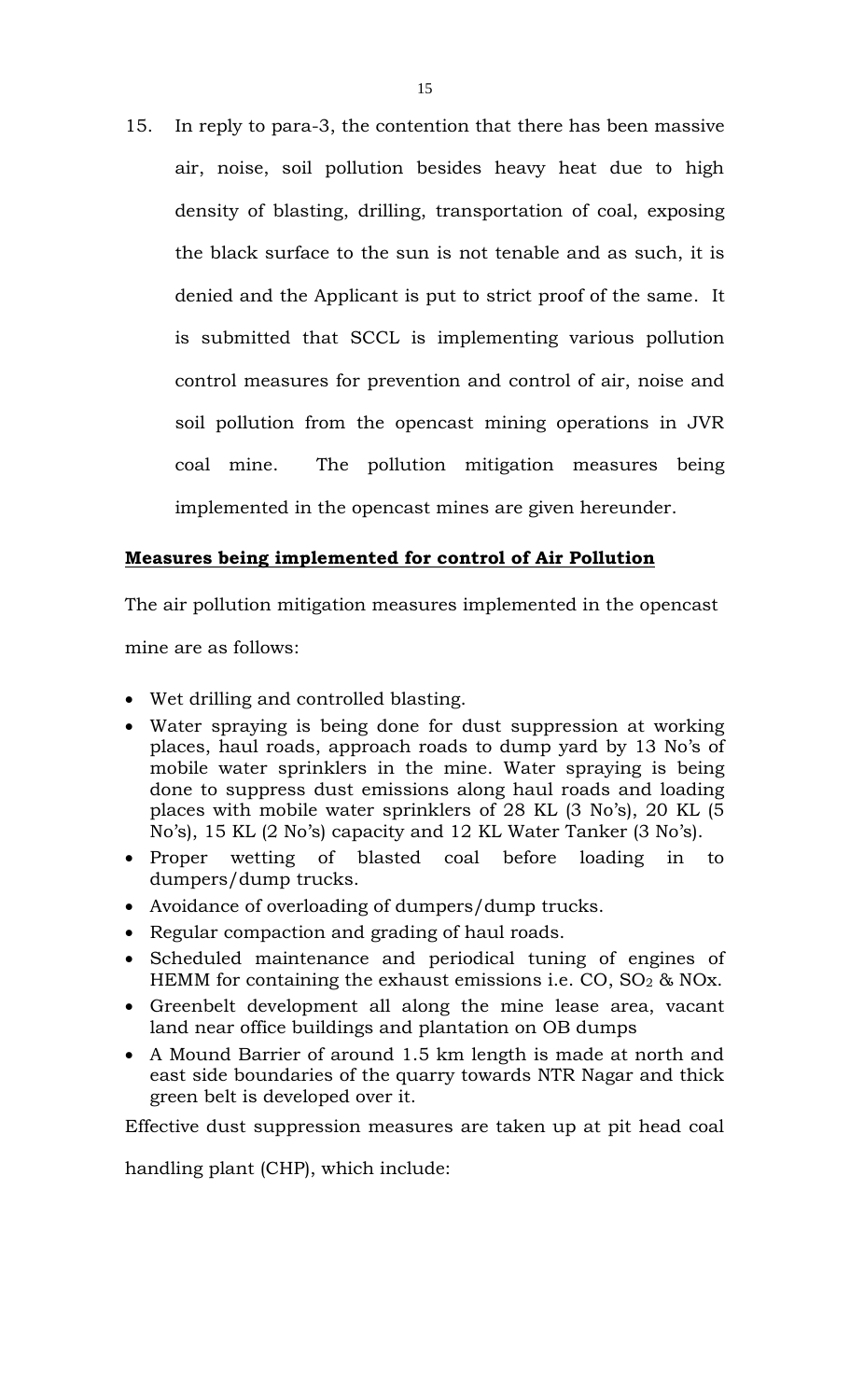- Water spraying arrangements at unloading points and crushers at CHP to control dust emissions.
- Provision of belt conveyors of adequate width.
- Regular dust suppression by water spraying in CHP premises.
- Black topping of permanent road link routes to CHP, permanent internal roads.
- Minimizing height of fall at coal unloading points and transfer points.
- Restricted speed of the vehicles in the project premises.
- Use of pre-weigh bins to avoid overloading of trucks

The coal produced from three opencast mines in Sathupalli Area is initially transported from quarry to pit-head CHP from where it is transported to Rudrampur Coal Handling Plant (RCHP), Kothagudem. Further, to avoid road transport, railway line is being laid from BDCR to Sathupalli with a capital outlay of 927crores in which SCCL has accepted to bear the cost of 618 crores and deposited an amount of 356.38 crores as advance to railway authorities.

SCCL is implementing following mitigation measures to control air pollution during coal transportation by road and ensure that pollution levels are within the stipulated limits.

- Regular dust suppression near loading and unloading points.
- Proper dust suppression system at hoppers, CHP premises and approaches to CHP area.
- Mist spray arrangement at all dry material conveying and transfer points.
- Area between various sections and truck parking areas are made of concrete/bitumen/brick work
- It is ensured that the coal transport trucks are filled up to brim level to avoid coal spillage during transport.
- It is strictly ensured that all the coal transport trucks are covered with good quality tarpaulin sheet having tying arrangement with ropes to avoid spillage and flying of coal dust during the transportation of coal from the loading point to unloading point.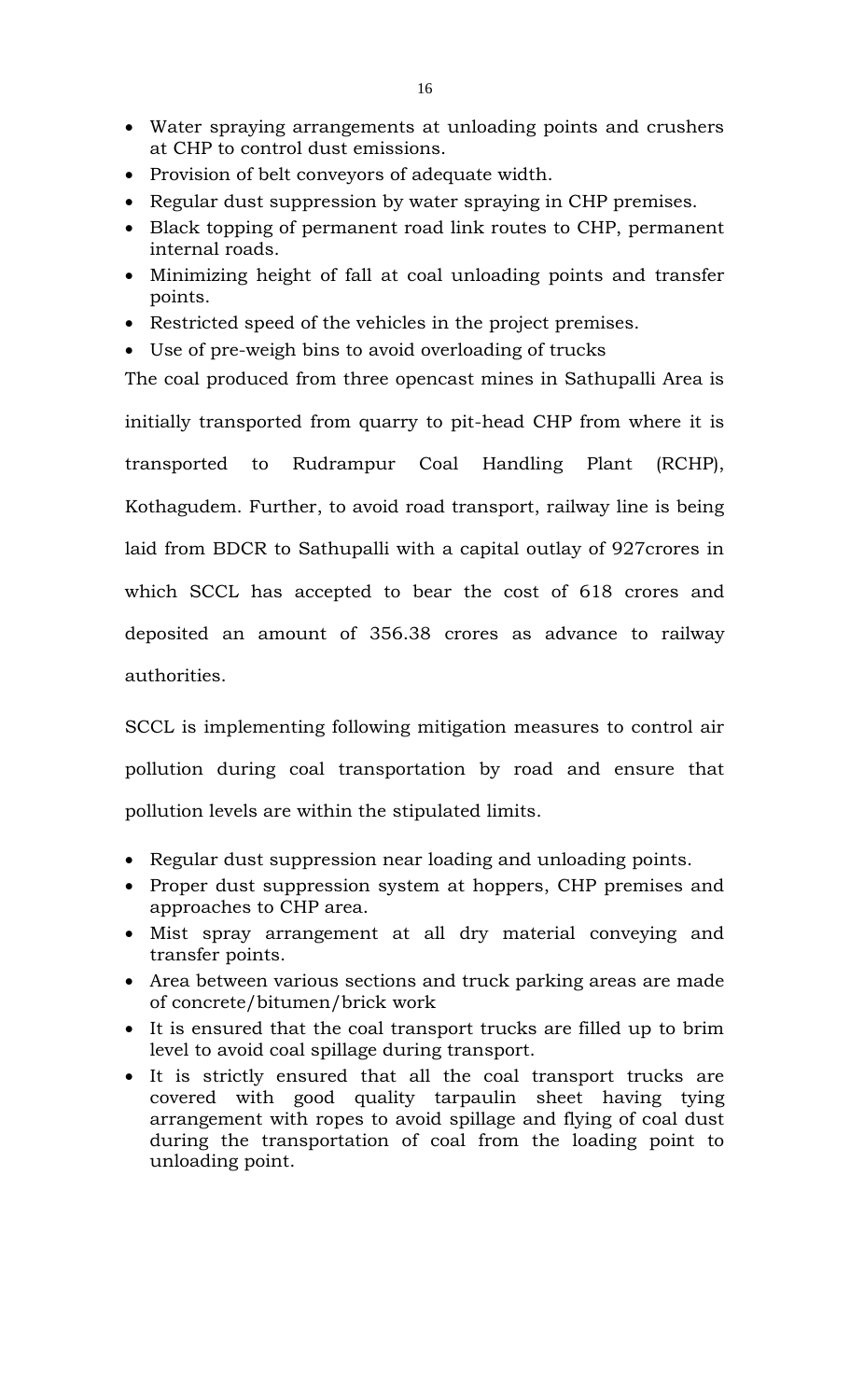- Coal transport vehicles are taken up for periodic maintenance for tuning of engines in order to control vehicular exhaust emissions.
- During vehicular maintenance fuel leakages are being checked.
- During periodic checks of trucks, condition of body with respect to leakages is being checked and steps are taken to prevent coal spillages during movement of trucks on the public roads.

# **Measures being implemented for control of Noise and blast vibrations**

The major noise-generating source from the proposed activity is

working machinery blasting and plying of vehicles. The following

noise control measures are being implemented during the operation

of the mine.

- Formulation and implementation of suitable blast design parameters such as burden, spacing, charge per delay etc. for different coal/OB types.
- Controlled blasting techniques by using NONELs to minimize the noise and vibration.
- Procurement of HEMM with acoustically designed operator's cabins.
- Proper maintenance and tuning of HEMM and other machinery.
- Greenbelt with species of rich canopy around the lease area and along the roads, to attenuate the noise levels. The greenbelt will act as noise attenuator
- Use of personal protective devices i.e., earmuffs and earplugs by workers, working in high noise activity centres.

The following measures are being implemented in the opencast

mines for controlling noise and blast vibrations.

- Controlled blasting technique using non-electric (NONEL) delay detonators to reduce blast vibrations substantially.
- Regulating Charge per delay to minimize blast vibrations.
- Optimum delay sequence and stem to column ratio to minimize the fly rock distance and ground vibration intensity.
- Basing on the distance of the nearest sensitive areas from the epicenter of the blast, charge weight alteration to meet the stipulated standards.
- Design of optimum blast hole geometry considering bench height, diameter of hole, type of explosive, nature of rock, level of fragmentation required etc.
- Carrying out blasting operations only during day time.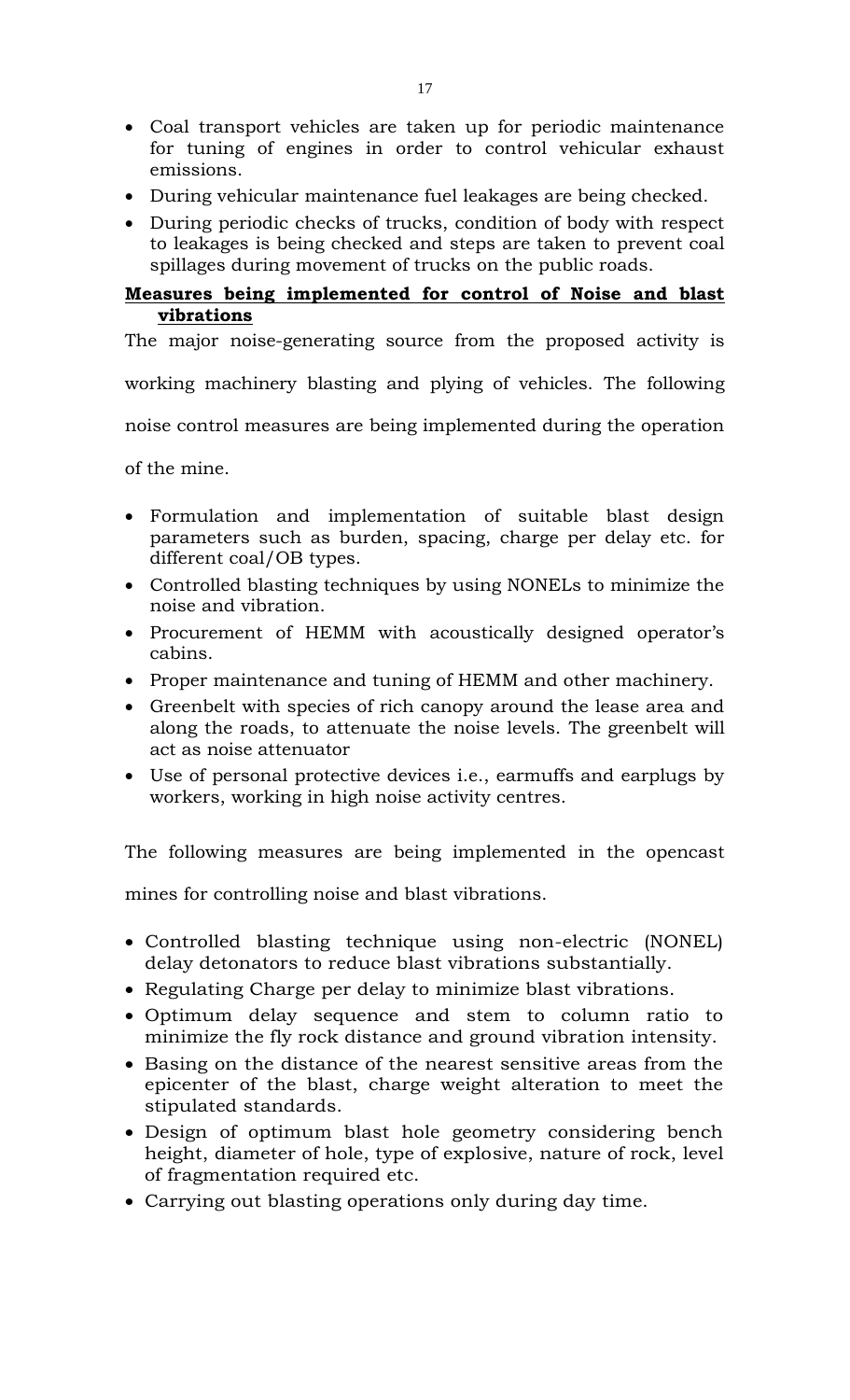- Drilling, charging and blasting operations under strict supervision as per DGMS stipulations.
- Avoidance of secondary blasting.
- Ensuring free face for effective blasting operations
- Muffled blasting is implemented wherever situation warrants

### **Measures being implemented for control of soil pollution:**

The project authorities are implementing following measures for

control of soil erosion and prevent soil pollution in surrounding

areas.

- 1. Provision of oil and grease traps in HEMM workshops for treating effluents and their subsequent recycling.
- 2. Construction of garland drains along the dumps and along the lease area to restrict the suspended solids from entering into the natural water regime as well as to prevent storm water entering the lease area.
- 3. In JVR OC-I, catch drains for a length of 17240m and 4 Nos. settling ponds have been made for proper collection of water into the settling ponds and to arrest silt from the runoff from OB dump. In JVR OC-II, Catch drains for a length of 2.5 km and 9 No's. Settling ponds have been made to arrest silt and sediment flows from top soil, OB dumps.
- 4. Construction of Check dams/rock fill dams wherever necessary to reduce siltation. Nine (9) No. of settling ponds and Two(2) No. of check dams were constructed in the project area.
- 5. In JVR OC-I, the garland drains are being maintained around the external dump and quarry for a total length of 13.00 km. and 4240 mtrs.of drain was provided on internal dump yard. The drains and settling ponds are being regularly de-silted and properly maintained. 1760 m length of Toe Wall is constructed around the External and Internal dump yards.
- 6. Treatment of excess mine water in settling tanks to separate the suspended solids before let out into the nearby irrigation tanks/ streams / agricultural land.
- 16. It is submitted that Environment Protection Training and Research Institute, Government of Telangana, CPCB recognized, NABL (National Accreditation Board for Testing and Calibration Laboratories) accredited state laboratory is conducting post project environmental monitoring for the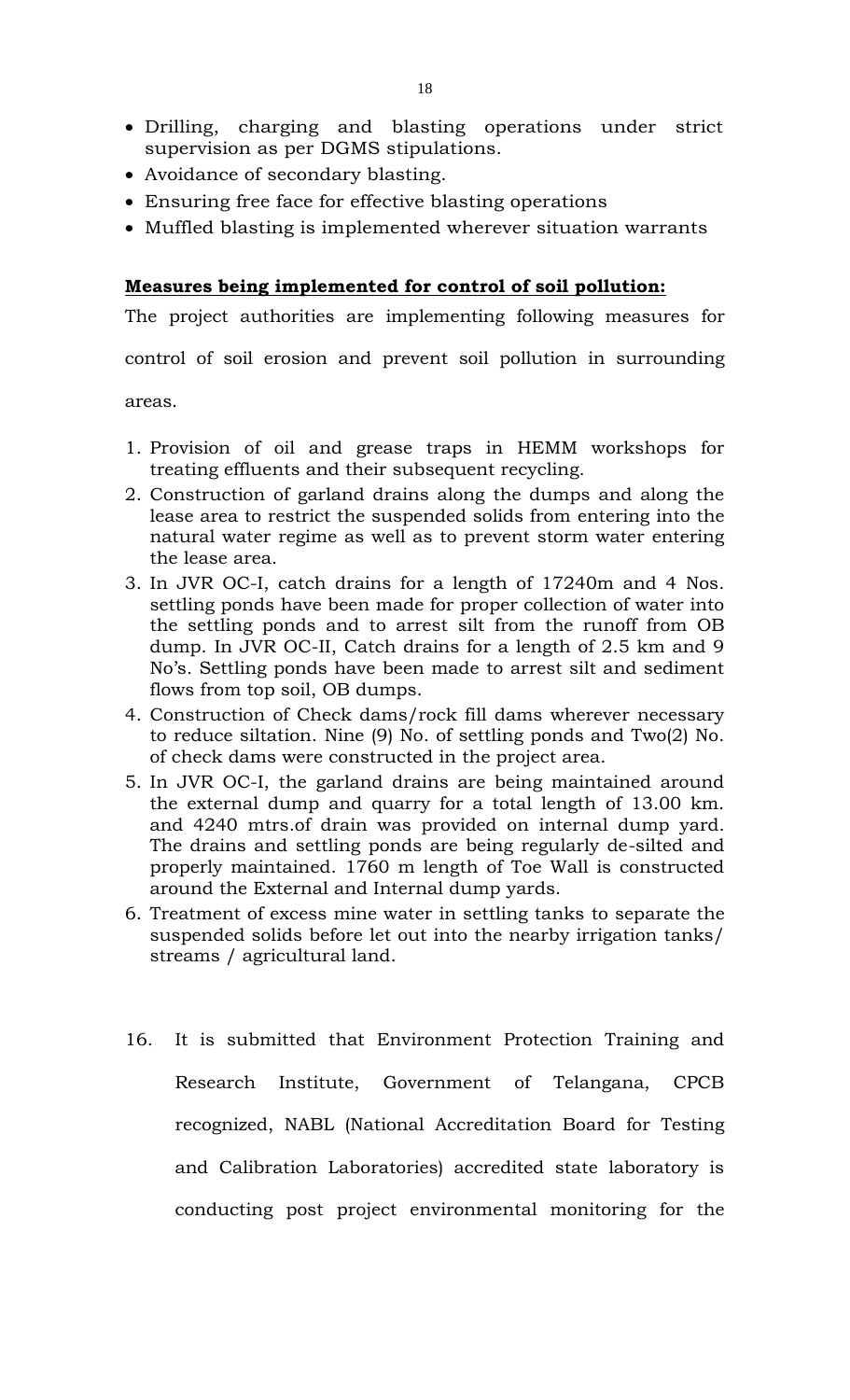parameters of air, water and noise of the surrounding villages of Sathupalli. All the parameters and frequency of monitoring and standards are being followed as per Ministry of Environment and Forest (MoEF) notification GSR: 742(E), Dt, 25-09-2000. Further, the readings are well within the permissible limits (**Annexure-V**). All the reports are being submitted regularly every 6 months to the Regional Office, MoEF&CC, Chennai and Telangana State Pollution Control Board, Hyderabad. A copy of the latest half yearly monitoring report is enclosed as **Annexure-VI**. As regards exposing of black surface to sun and resultant heat radiation, it is to submit that the project authorities are back-filling the decoaled areas concurrently with the progress of mining operations. Also, progressive reclamation of mined out areas is being carried out in the project by stabilizing the overburden dumps and taking up plantation. So far, plantation has been taken up in a total area of 322.90 ha in JVR OC-I and in 8.80 ha of plantation in external dump of JVR OC II.

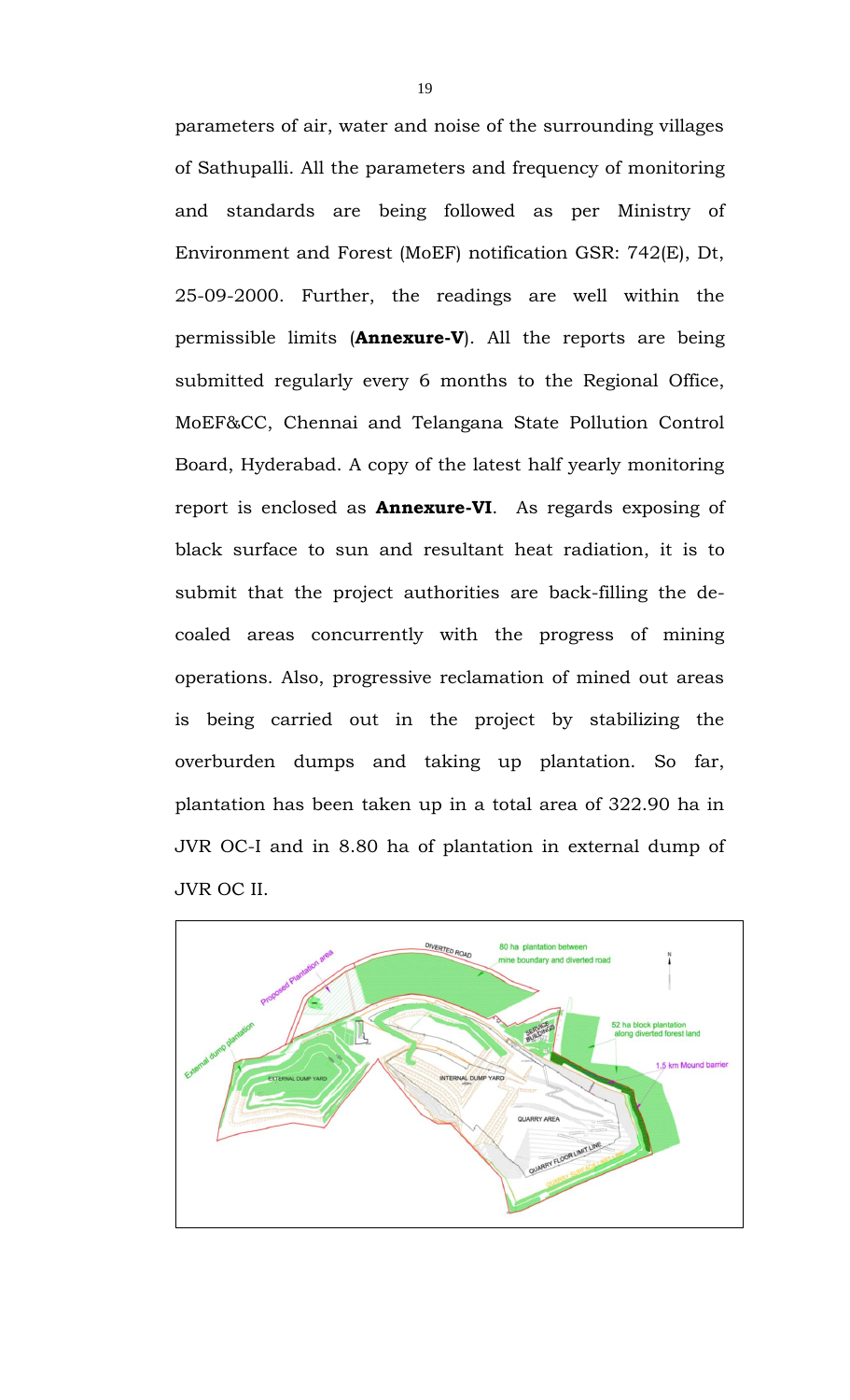

17. In reply to para-4, it is submitted that the Applicant along with other residents of NTR Nagar have submitted several representations to Government Officials marking a copy to SCCL management. Respondent company has taken necessary steps to resolve the issues raised by the Applicant. It is submitted that basing on the representation submitted by the Applicant, Joint Collector, Khammam District has formed a committee consisting of Asst. Director Survey and land records, Khammam, Asst. Director Mines and Geology, Khammam, General Manager, District Industries Centre, Khammam and Thahasildar, Sathupalli vide ltr no. Rc No. C1-202-2019, Dt. 16-04-2019. In the above letter, Joint Collector, Khammam requested the committee members to go through the contents of the representation of the Applicant and conduct joint inspection at field level and submit detailed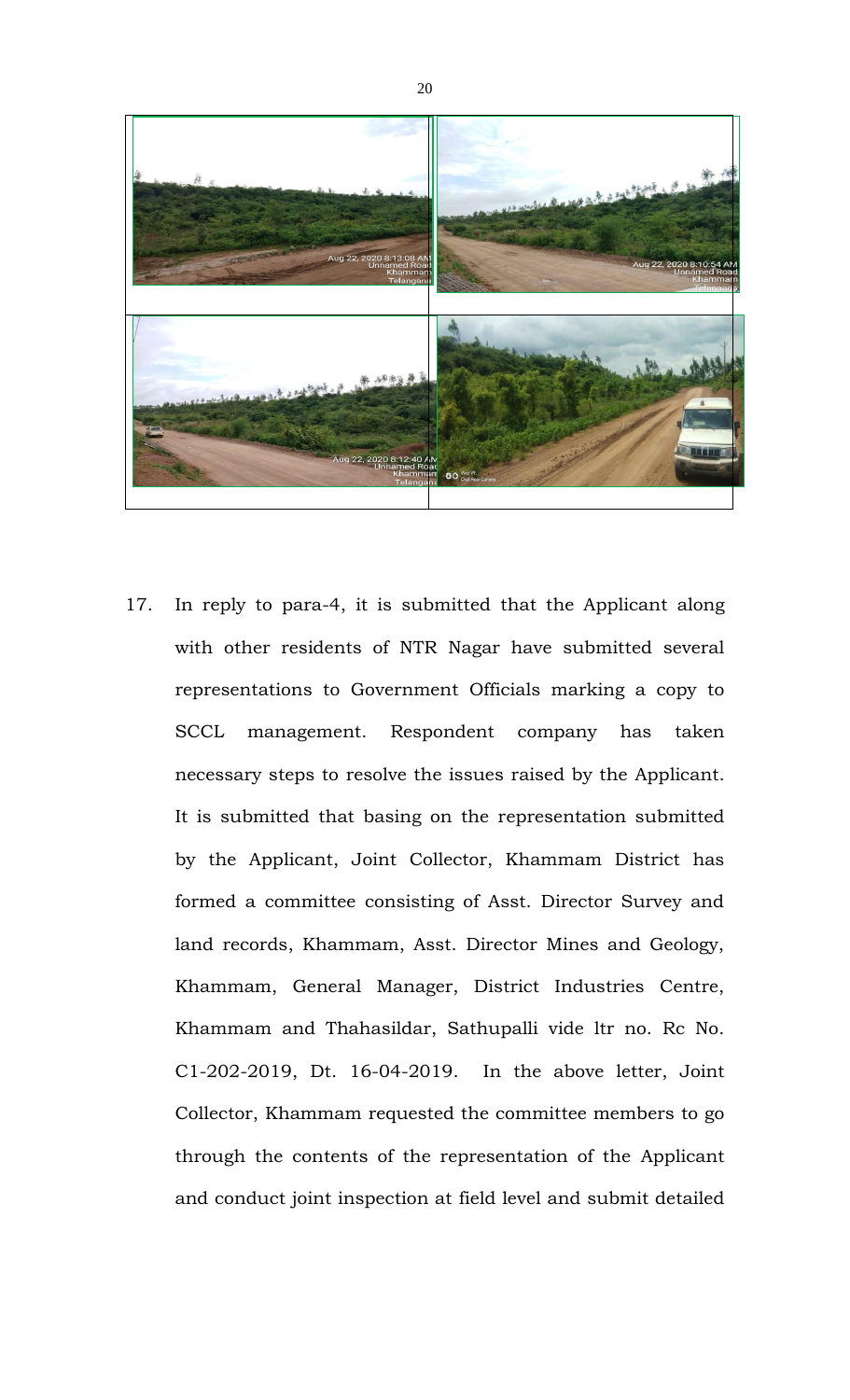report immediately within 07 days to take action in the matter. The committee inspected the NTR Colony, investigated into the allegations raised by the Applicant and submitted the report to District Collector Khammam (**Report is enclosed as Annexure-VII).**

18. In reply to para-5, it is submitted that the duly constituted committee inspected the project and the project authorities have furnished all the details pertaining to the project like statutory permissions, scientific study reports, measures being taken to control ground vibrations, environment monitoring data etc., to the committee. The joint inspection team concluded that a team consisting of concerned departments of R&B, DGMS and Tahsildar may be appointed to identify damaged houses due to blasting of SCCL operations and also assess the cost of repairs of houses at NTR colony. Though joint committee has submitted report to District Collector, Khammam, the recommendations of the committee are not yet implemented. Further, it is submitted that the committee appointed by Joint Collector, Khammam has inspected the houses in NTR colony and visited Jalagam Vengal Rao Open Cast-I, SCCL on 19.06.2019. The SCCL Officials have submitted several reports/evidences and informed that the blasting operations are being carried out within the permissible limits only, as per the DGMS norms and also informed that SCCL is monitoring blast vibrations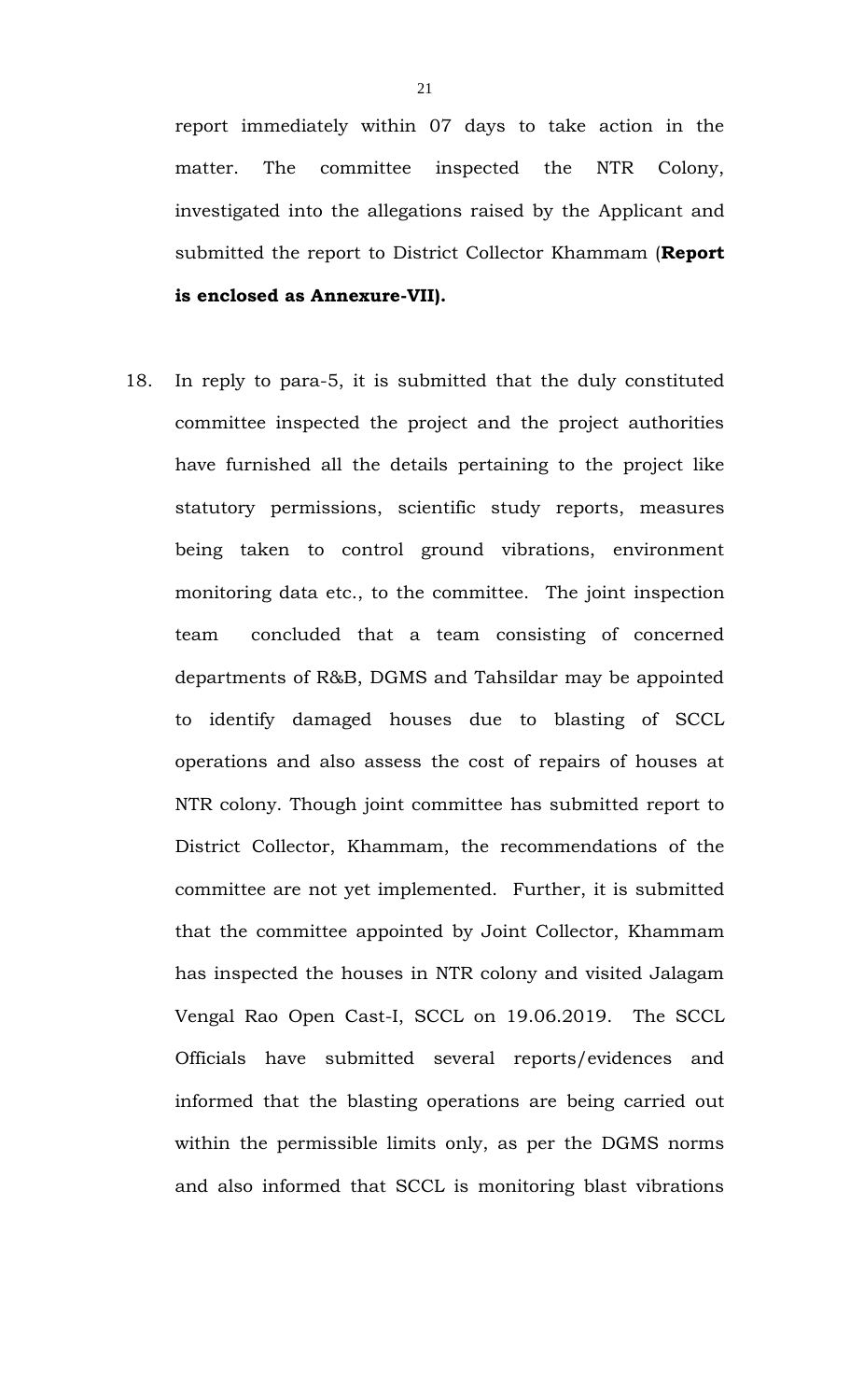and noise with Minimate and recording the test results every day and the values are observed within the limits, established dust suppression system and online system air quality monitoring as per The Telangana State Pollution Control Board Norms and finally informed that the houses are not getting damaged due to blasting operations, as the SCCL being followed safety norms.

- 19. It is submitted that as mentioned by the Applicant, the committee also made recommendation that as the subject matter pertains to the department of mines safety, GOI and the competent authority is the Deputy Director of Mines Safety, Hyderabad and the issue involves the damages of houses, hence, the competent authority is R&B for assessing the cost of damages and the concerned Thahasildar is also the competent authority, as the area falls in his jurisdiction. Further, the District Collector, Khammam, vide Rc.No.C1- 202-2019 Dt.05.07.2019 has addressed a letter to General Manager, SCCL, Sathupalli, enclosing a copy of the report and advised SCCL to take necessary action (**Annexure-VIII**). It is further submitted that, SCCL has not received any further information.
- 20. In reply to para-6, the contention of the Applicant that about 700 houses are situated in NTR Nagar, Sathupalli and they got damaged due to mining activity and the safety of people residing in the houses are in danger and that air and noise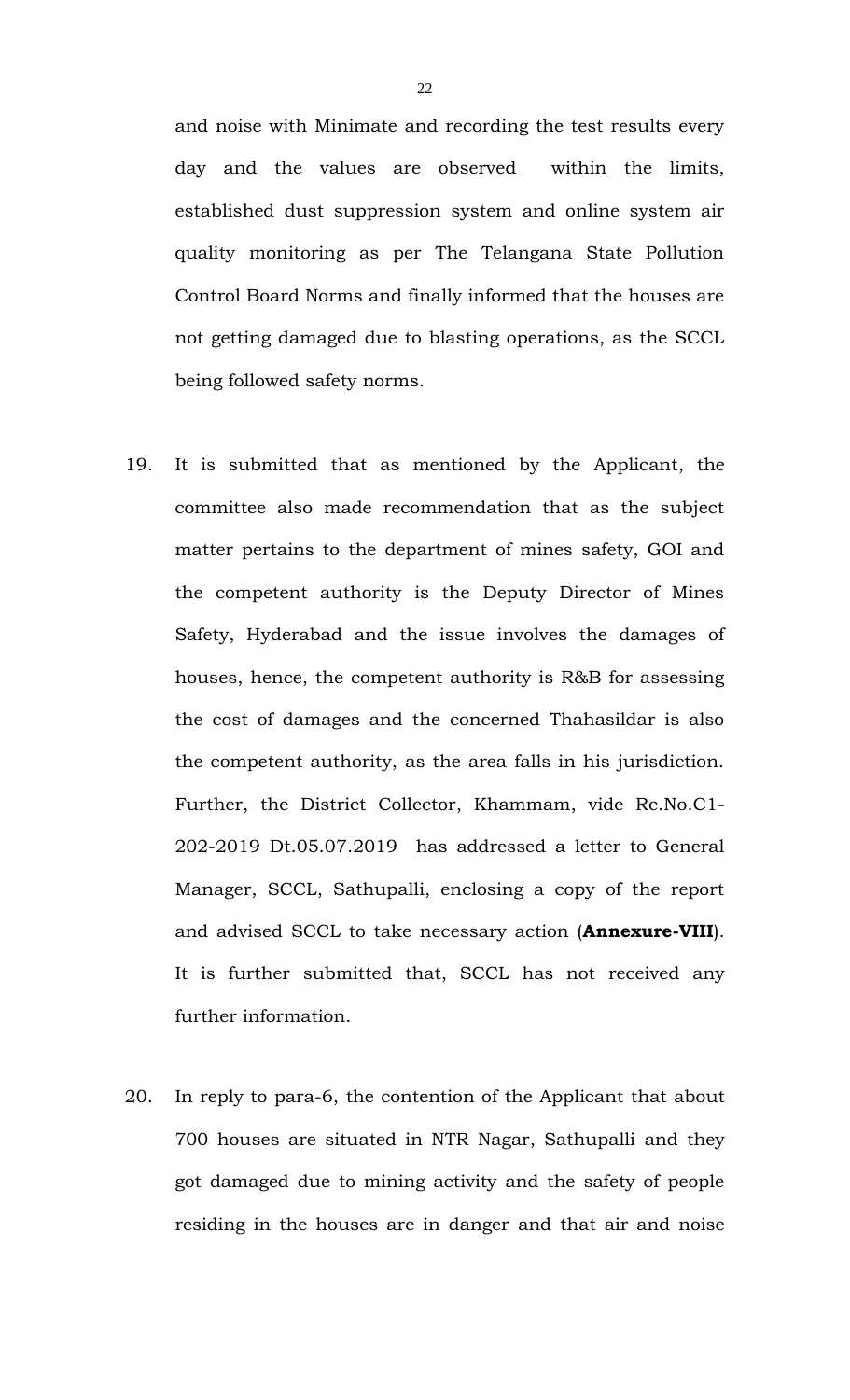pollution are causing health hazards for the residents of the colony and other several adjacent colonies due to massive mining activities of Respondent No.1, is not tenable and it is denied and the Applicant is put to strict proof of the same. It is submitted that as per the clarifications given at point No.1 supra, 1st Respondent has been carrying out blasting operations as per the recommendations of DGMS permission after conducting necessary scientific studies wherever blasting is done nearer to habitations. The blast vibrations and noise are being monitored using Minimate, a DGMS approved instrument and the ppv values are within the limits stipulated by DGMS. Hence, the development of cracks and damage noticed in some of the houses of NTR Nagar may not be due to blasting in opencast mines but may be because of poor construction quality or any other reason. Also, the project authorities are taking various pollution abatement measures in the project for prevention and control of air and noise pollution. The environmental monitoring data clearly indicate that the pollutant concentrations are within the stipulated standards.

21. In reply to para-7, the contentions that the Respondent No.1 recently stopped first phase mining in Jalagam Vengal Rao Opencast Mine and the authorities have not implemented mine closure plan as per the EMP and Environment Clearance, which is causing threat to animals near the forest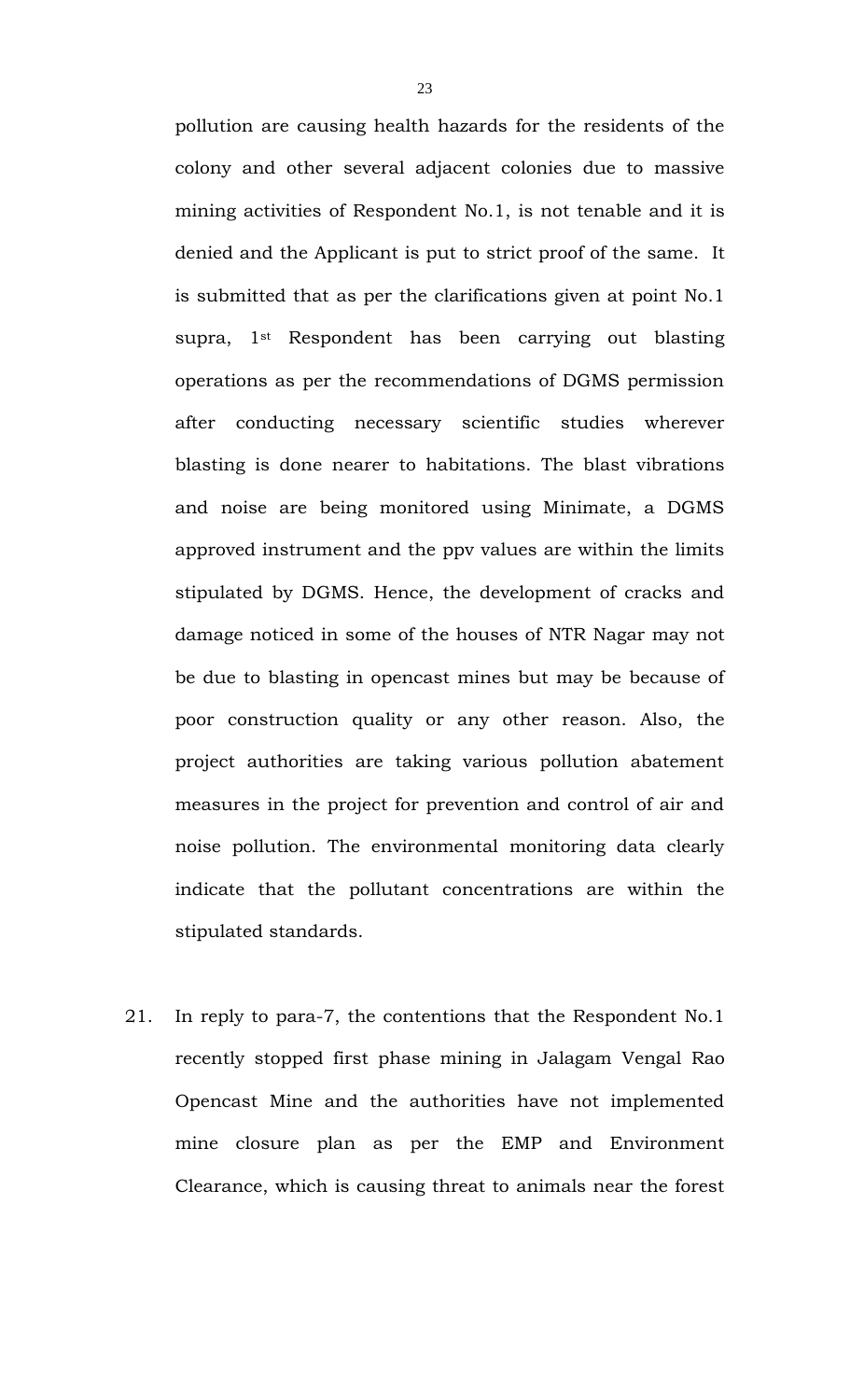and domestic animals besides heat radiation are not tenable and it is denied and the Applicant is put to strict proof of the same. It is submitted that the coal mining operations in Jalagam Vengala Rao Opencast-I will be closed during 2020- 21. Further, it is proposed to utilize the voids of JVR OC-I Exp. for dumping of overburden from the proposed JVR OC Mine (I & II). In this regard, Mining Plan and Mine Closure Plan was also approved by the Ministry of Coal on 29.03.2019 **(Annexure-IX).** As per approved Mine closure plan, about 184.71 ha has to be brought under plantation and at present, 186.90 ha. plantation has been carried out. Further, about 80 ha plantation has been taken up in between mine boundary and R&B Road which is beyond mandate. In addition, 52 ha. of plantation was carried out outside the project area in the degraded forest land. Further, it is submitted that trenches were made for preventing animals to enter in to the mining area and there is no incident of danger to animals and domestic cattle. It is to submit that wildlife conservation plan was also prepared for an amount of Rs.1.34 Crores (**Annexure - X**).

22. In reply to para-8, the contentions of the Applicant regarding the news report dt.12.12.2019 wherein it is alleged that two proposals seeking Environment Clearance for expansion of coal mines in Khammam and Peddapalli districts were shot down by EAC due to violation of environmental laws and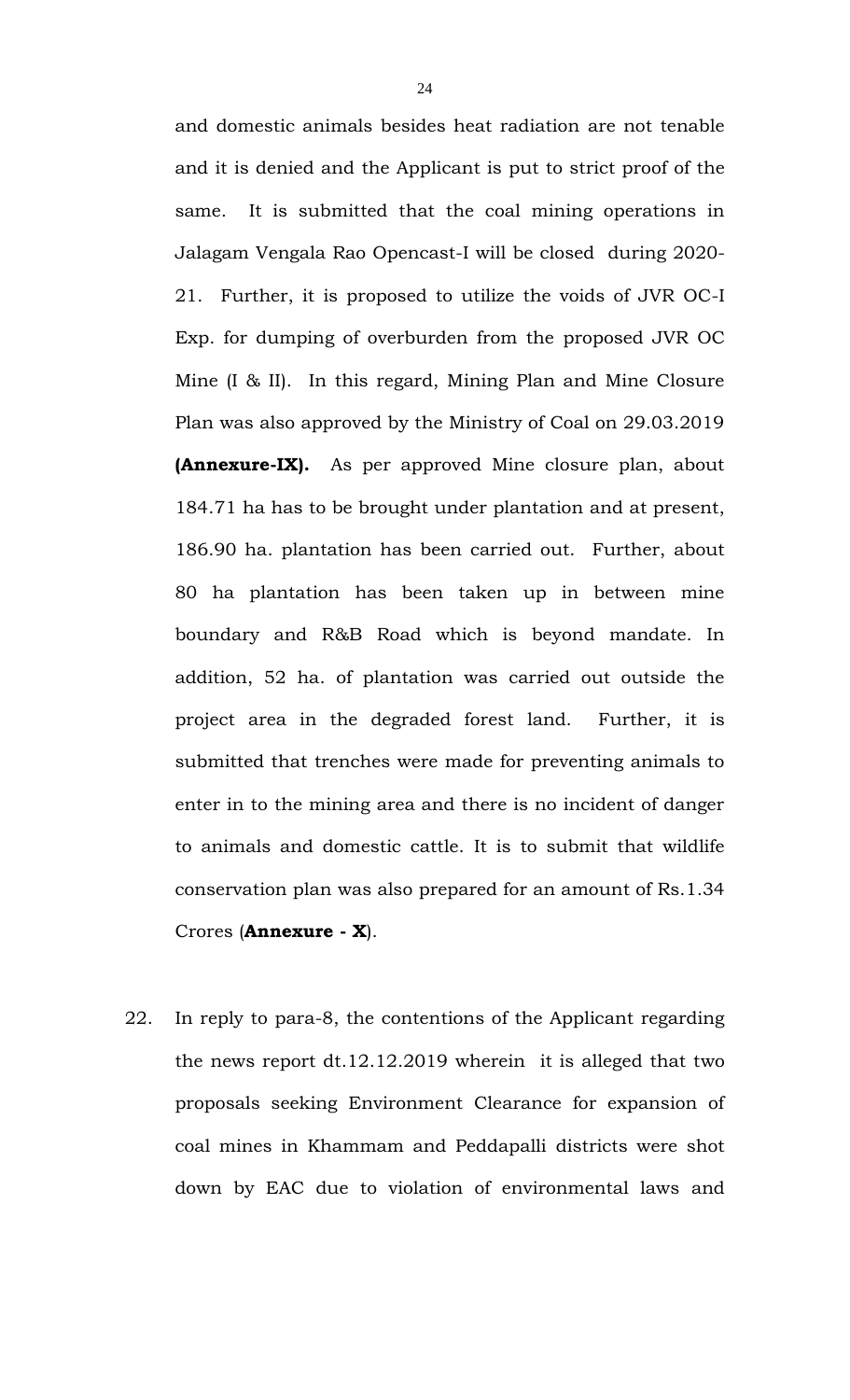MoEF&CC pointed out that proposals for Environment Clearance for expansion of mines cannot be considered since the existing mines involve violation on account of excess production and that Coal is being transported by road in violation of EC condition which prohibits it are not tenable hence denied. It is submitted that in case of JVR OC-I, SCCL applied for Environment Clearance from MoEF&CC under violation category on account of excess production, as per S.O.804(E) dated 14th March 2017. Granting of EC for the violation mine i.e JVROC –I Expn Mine is being processed by MoEF&CC. SCCL seeks Environment Clearance for expansion of JVR OC-II mine only after obtaining EC for JVR OC-I.

23. In reply to para-9, the contention of the Applicant that the Expert Appraisal Committee of MoEF meeting held on 13th and 14th June 2018 found that environmental violations taking place in JVR OC-I mine besides various other mines operated by Respondent No.1, is not tenable. It is submitted that MoEF&CC issued S.O.804(E), dated 14.03.2017 seeking online applications for Environment Clearance. Accordingly, SCCL submitted proposals and MoEF&CC issued ToRs for all the proposals (**Annexure XI**) and TSPCB is conducting Public Hearings and proposals are being processed as per the ToRs issued conditions.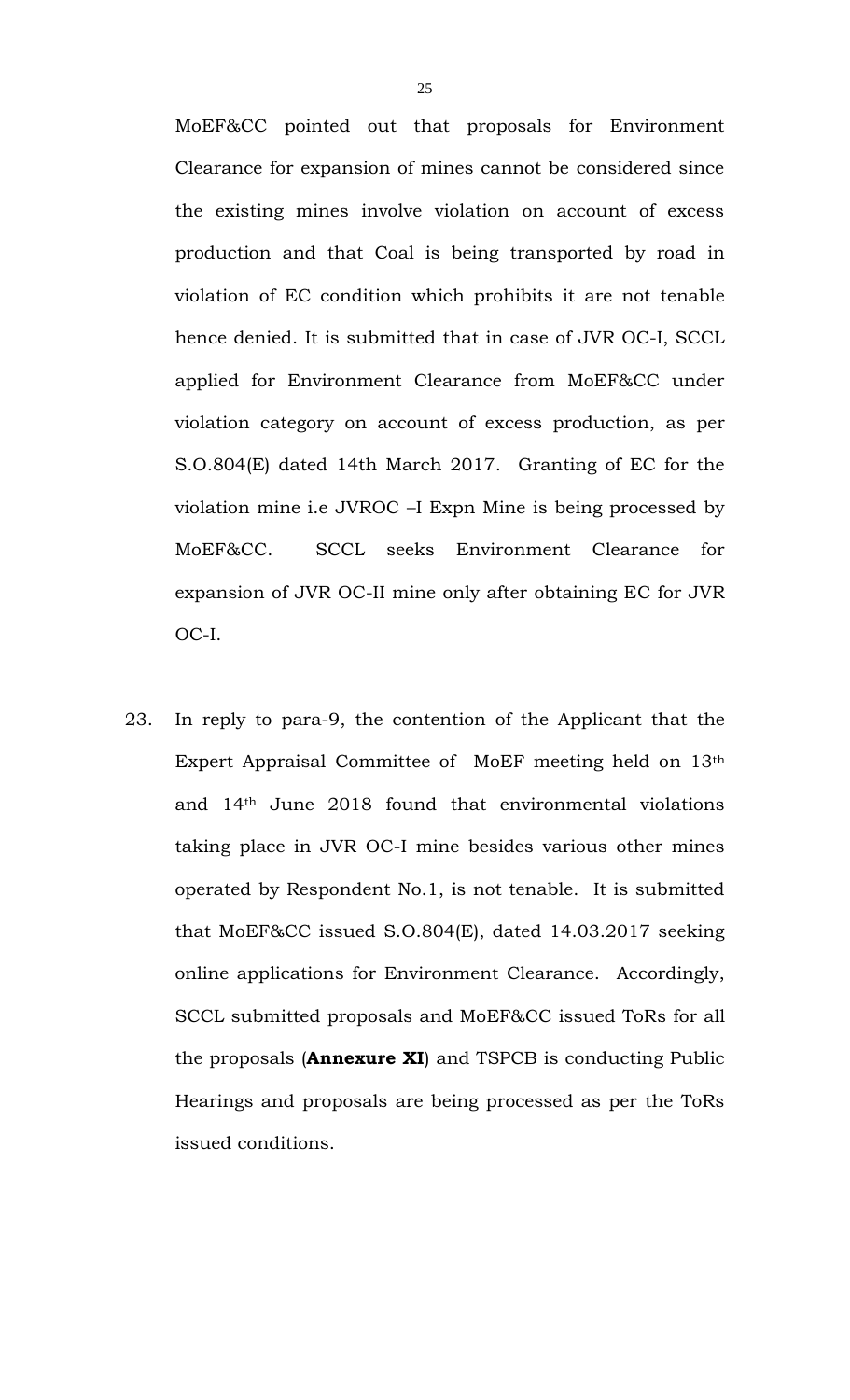- 24. In reply to para-10, the contention that EAC of MoEF&CC and joint committee appointed by Joint Collector of Khammam District confirmed the environmental violations at Jalagam Vengal Rao Opencast Mine at Sathupalli of Khammam District is denied and the Applicant is put to strict proof of the same. It is submitted that SCCL has already submitted application to MoEF&CC for obtaining Environment Clearance for JVR OC-I mine. It is to submit that coal mining operations are being carried out in JVR OC mine by complying with the conditions stipulated in the Environment Clearance for safeguarding the environment.
- 25. In addition to the above, as a social responsibility, mobile medical camps and other welfare activities are being conducted at NTR Nagar colony along with other surrounding villages (**Annexure - XII).**
- 26. It is submitted that various developmental and welfare works are being taken up by SCCL in project affected villages under CSR, such as:
- a) Laying of CC roads, Drains, repairs of school buildings and Community halls in the project affected villages of JVROC at a cost of Rs. 8.00 Crores
- b) Fixing of 920 Nos. LED street lights in 8 nearby villages, namely, Rejarla, Kistaram, Kothuru, Gourigudem, Lingapalem, Kotha Lingapalem, Kakarlapalli and Tallamada at a cost of Rs. 12.50 Lakhs during 2019-20.
- c) Distribution of blankets for the villagers of Kommepally in the year 2016 at a cost of 2.50 Lakhs.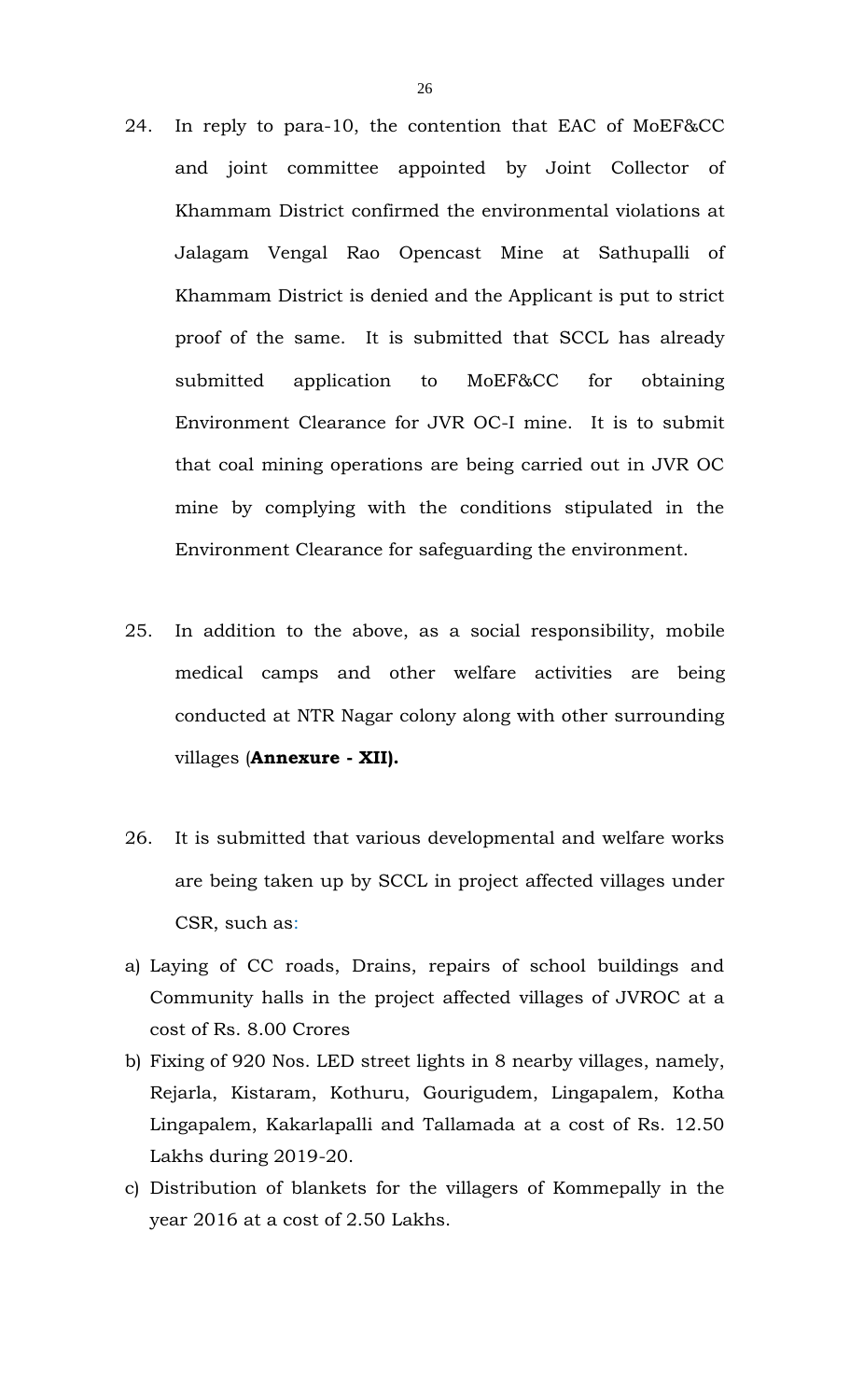- d) Distribution of tarpaulins for the villagers of Kommepally in the year 2015, 2017 and 2019 at a cost of Rs. 8.50 Lakhs.
- e) Provision of bore wells in the surrounding villages at a cost of Rs. 28 Lakhs.
- f) Conducting various training programs for the unemployed youth such as, Tailoring, Muggam works, Embroidery, Motor driving, computer coaching etc in project affected villages at a cost of 14lakhs.
- g) About 750 people of project affected villages are presently working in various contractual works which are being carried out at JVROC, SCCL
- h) Distribution of about 3,61,000 Nos. plants at a cost of Rs. 30.00 Lakhs and plantation is done in about 329 ha. at a cost of Rs.89 Lakhs.
- i) An amount of Rs. 100.69 cores is deposited for DMFT (District Mineral Fund Trust), Khammam, up to May 2020.
- j) Supply of excess mine water for irrigation of about 600 Acres of paddy fields of Kommepalli, Rejarla and Kistaram Villages which are adjacent to the Project.
- k) Construction of bund with 1530 m. length and 10 m. height towards NTR Nagar and thick plantation which acts as a barrier for controlling propagation of sound and Dust.
- l) Provision of note books, shoes, ties, belts for the students of Government Primary School, Kistaram Village at a cost of Rs. 40,000/-.
- m)Further as per the direction of MoEF & CC, a fund of Rs. 26.67 Crores will be spent on welfare and Developmental works under remediation and augmentation plan in nearby villages as recommended by Expert Appraisal Committee in 36th EAC meeting held on 22.09.2020 for grant of Environment Clearance for Expansion of JVR OC-I Project under violation category **(Annexure XIII).**
- n) Under corporate social Responsibility (CSR), two village tanks namely "Chillavaagu" of Kistaram village and Jeenugupalli Cheruvu of Rejerlla village which are falling with in 5 km. radius